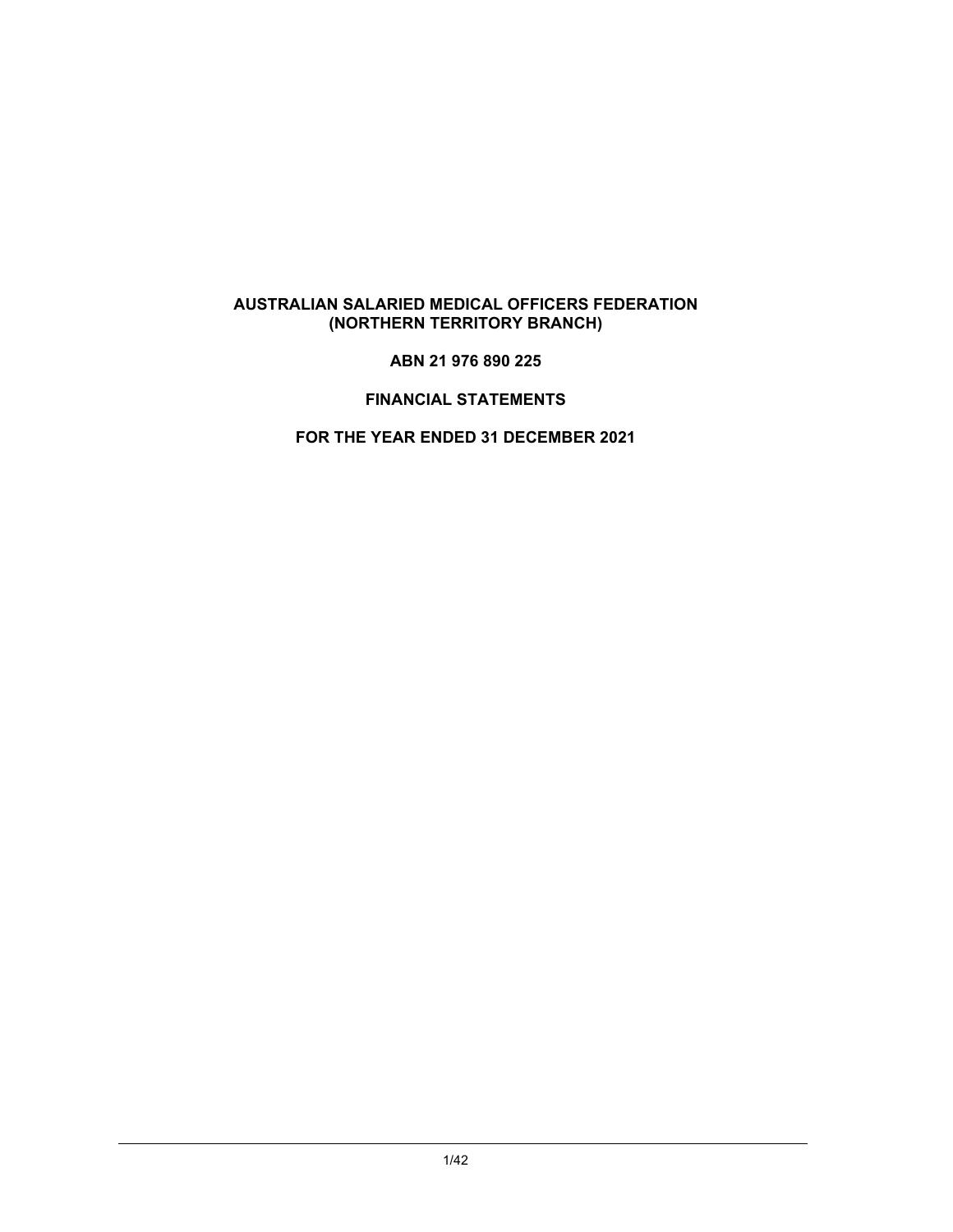# **CONTENTS**

# Page No

| Report Required under Subsection 255(2A) of the Fair Work (Registered Organisations) Act 2009 14 |  |
|--------------------------------------------------------------------------------------------------|--|
|                                                                                                  |  |
|                                                                                                  |  |
|                                                                                                  |  |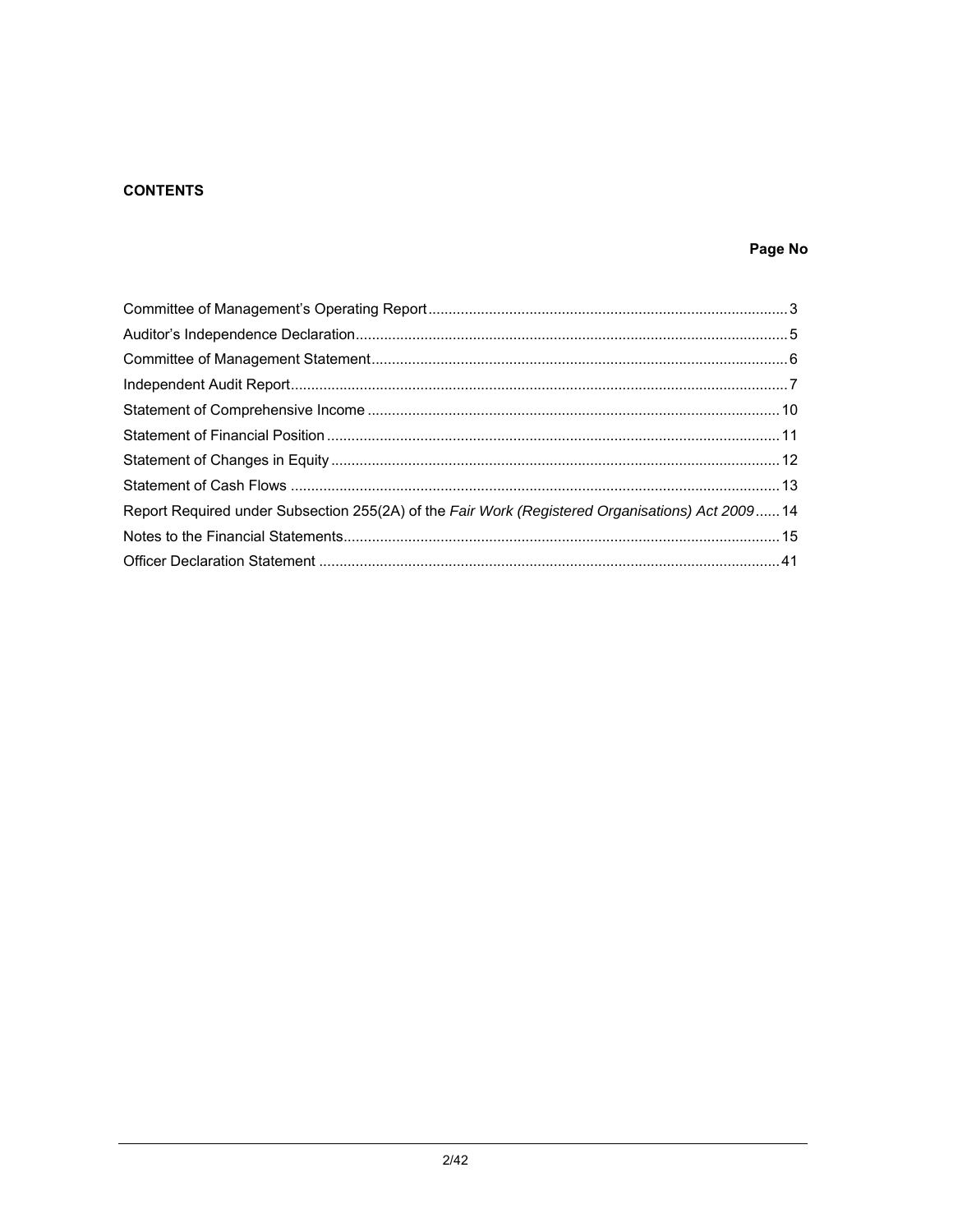### **COMMITTEE OF MANAGEMENT'S OPERATING REPORT**

### **FOR THE YEAR ENDED 31 DECEMBER 2021**

#### **Operating Report**

The Committee of Management presents its report on the operations of the Australian Salaried Medical Officers Federation (Northern Territory Branch) (the Branch) for the financial year ended 31 December 2021.

#### **Principal Activities**

The principal activities of the Branch during the year were to provide industrial services to members consistent with the objects of the Union and particularly the object of protecting and improve the interest of members.

There have been no changes in the principal activities of the Branch during the year.

#### **Operating Result**

The surplus of the Branch amounted to \$15,256 (2020 - \$13,688).

#### **Significant Changes in Financial Affairs**

No matters of circumstances arose during the year which significantly affected the financial affairs of the Branch during the year.

#### **After Balance Date Events**

No matters or circumstances have arisen since the end of the financial year which significantly affected or may significantly affect the operations of the Branch, the results of those operations or the state of affairs of the Branch in future financial years.

#### **Members Right to Resign**

The right of members to resign from the Branch is set out at Rule 15 – Resignation of Ordinary Members and Rule 16 -Resignation of Associate Member of the Rules of the Australian Salaried Medical Officers Federation and Chapter 6, Part 3 of the *Fair Work (Registered Organisations) Act 2009*.

A member may resign membership by written notice addressed and delivered to either the Federation Secretary or a Branch Secretary to which the member is attached.

#### **Number of Employees**

The number of persons who were, at the end of the period to which the report relates, employees of the Branch, where the number of employees includes both full-time employees and part-time employees measured on a full-time equivalent basis is 0.00.

#### **Number of Members**

Total number of members at 31 December 2021: 257.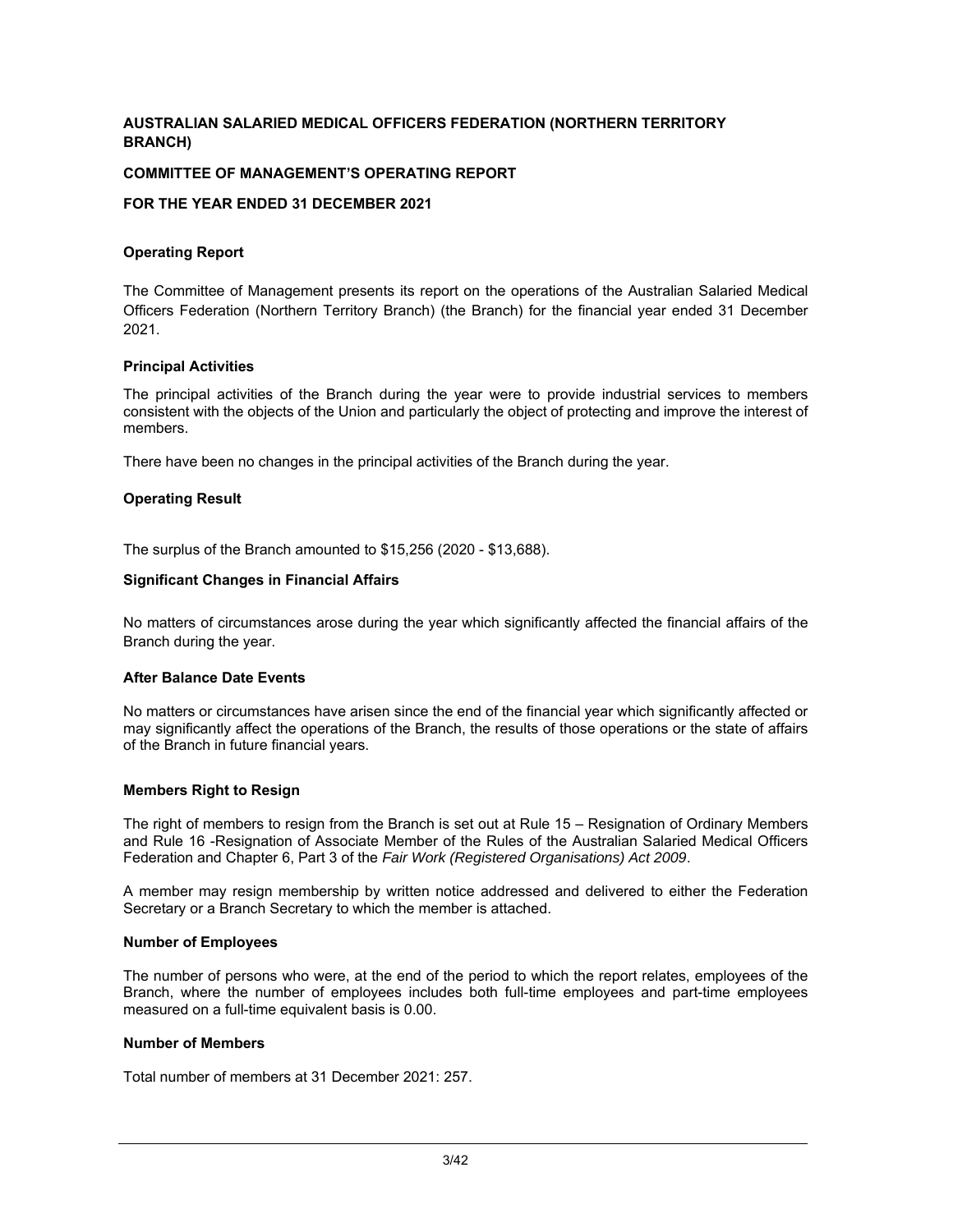### **COMMITTEE OF MANAGEMENT'S OPERATING REPORT (CONTINUED)**

### **FOR THE YEAR ENDED 31 DECEMBER 2021**

### **Officer or Members who are superannuation Fund Trustees/ Directors of a Company that is a Superannuation fund Trustee**

No officer or member of the Branch holds a position of trustee or director of an entity, scheme or company as described in s.254 (2)(d) of the *Fair Work (Registered Organisations) Act 2009*, where a criterion of such entity is that the holder of such position must be a member or official of a registered organisation.

#### **Members of the Committee of Management**

The name of each person who has been a member of the Committee of Management of the Branch at any time during the reporting period, and the period for which he or she held such as position is as follows:

| <b>Name</b>          | <b>Position</b>                       | <b>Period of Office</b> |
|----------------------|---------------------------------------|-------------------------|
|                      |                                       |                         |
| Dr Thomas Fowles     | President                             | $05/02/21 - 31/12/21$   |
| Dr Emma Spencer      | Vice-President                        | $01/01/21 - 27/04/21$   |
| Dr Georgina Taylor   | Vice-President                        | $270/4/21 - 31/12/21$   |
| Dr Kane Vellar       | Secretary                             | $01/01/21 - 27/04/21$   |
| Dr John Zorbas       | Secretary                             | 12/08/21 - 31/12/21     |
| Dr Mrigendra Das     | <b>Assistant Secretary/ Treasurer</b> | $01/01/21 - 27/04/21$   |
| A/Prof Robert Parker | <b>Branch Councillor</b>              | $01/01/21 - 27/04/21$   |
| Dr Jackson Carroll   | <b>Branch Councillor</b>              | $01/01/21 - 27/04/21$   |
| Dr Kristof Wing      | <b>Branch Councillor</b>              | 12/08/21 - 31/12/21     |

### **Auditor's Independence Declaration**

A copy of the auditor's independence declaration is set out on page 5.

This report is made in accordance with a resolution of the Committee of Management and is signed for and on behalf of the Committee of Management by:

 $\mathbf{v}$  . The set of  $\mathbf{v}$  is the set of  $\mathbf{v}$  is the set of  $\mathbf{v}$  is the set of  $\mathbf{v}$ Dr John Zorbas

**Secretary** 

24 May 2022

Darwin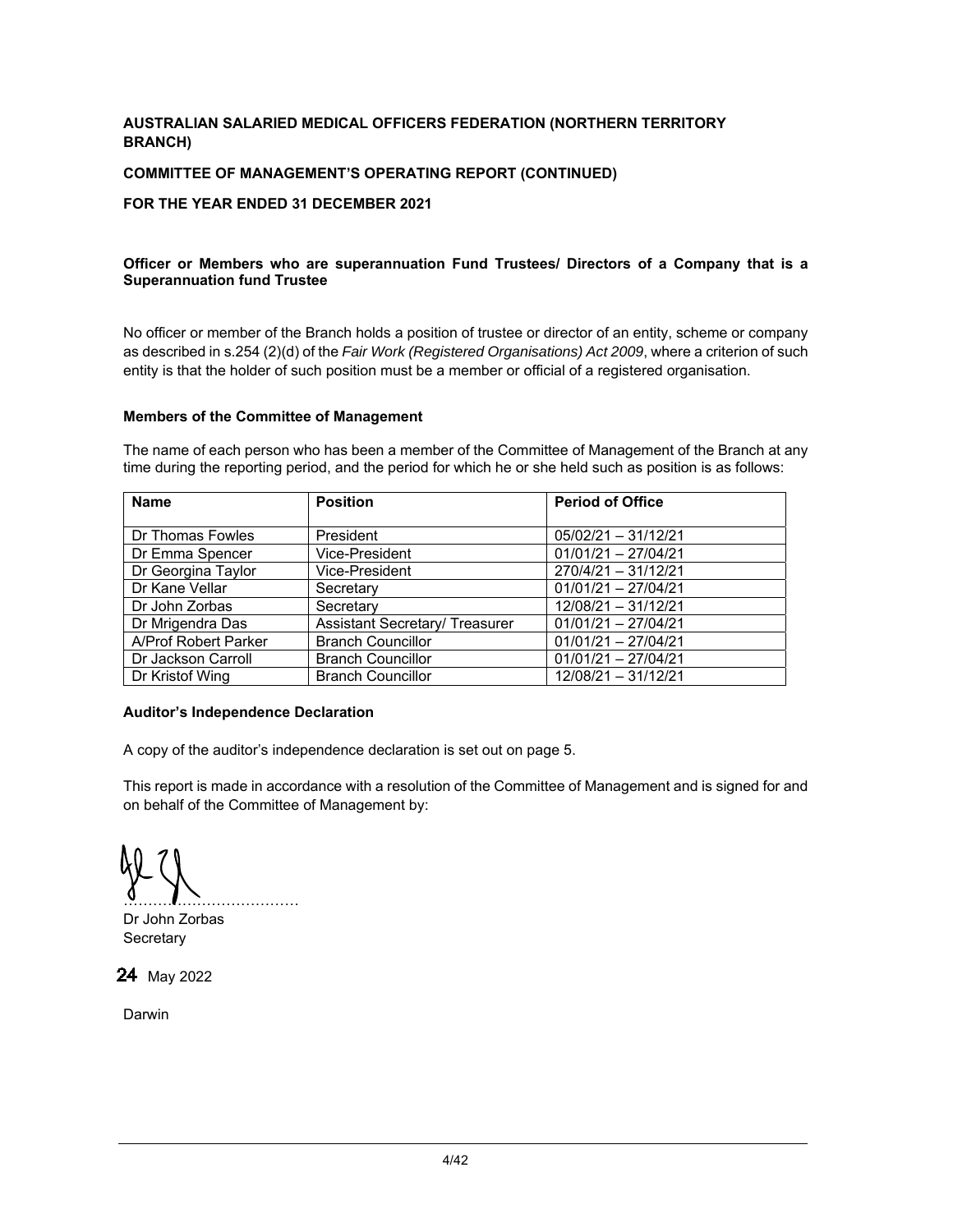

#### accountants + auditors

Level 1, 200 Mary Street **GPO Box 1087** Brisbane QLD 4001 Australia t. +61 7 3002 4800 f. +61 7 3229 5603

# **AUDITOR'S INDEPENDENCE DECLARATION TO THE COMMITTEE OF MANAGEMENT OF THE**

Gold Coast t. +61 7 5591 1661 +61 7 5591 1772

# **AUSTRALIAN SALARIED MEDICAL OFFICERS FEDERATION (NORTHERN TERRITORY**

#### **BRANCH)**

e. info@mgisq.com.au w. www.mgisg.com.au

As lead auditor for the audit of the Australian Salaried Medical Officers Federation (Northern Territory Branch) for the year ended 31 December 2021; I declare that, to the best of my knowledge and belief, there have been no contraventions of any applicable code of professional conduct in relation to the audit.

**MGI Audit Pty Ltd**

**G I Kent**  Director – Audit & Assurance

Brisbane 24 May 2022

Registration number (as registered by the RO Commissioner under the RO Act): AA2017/2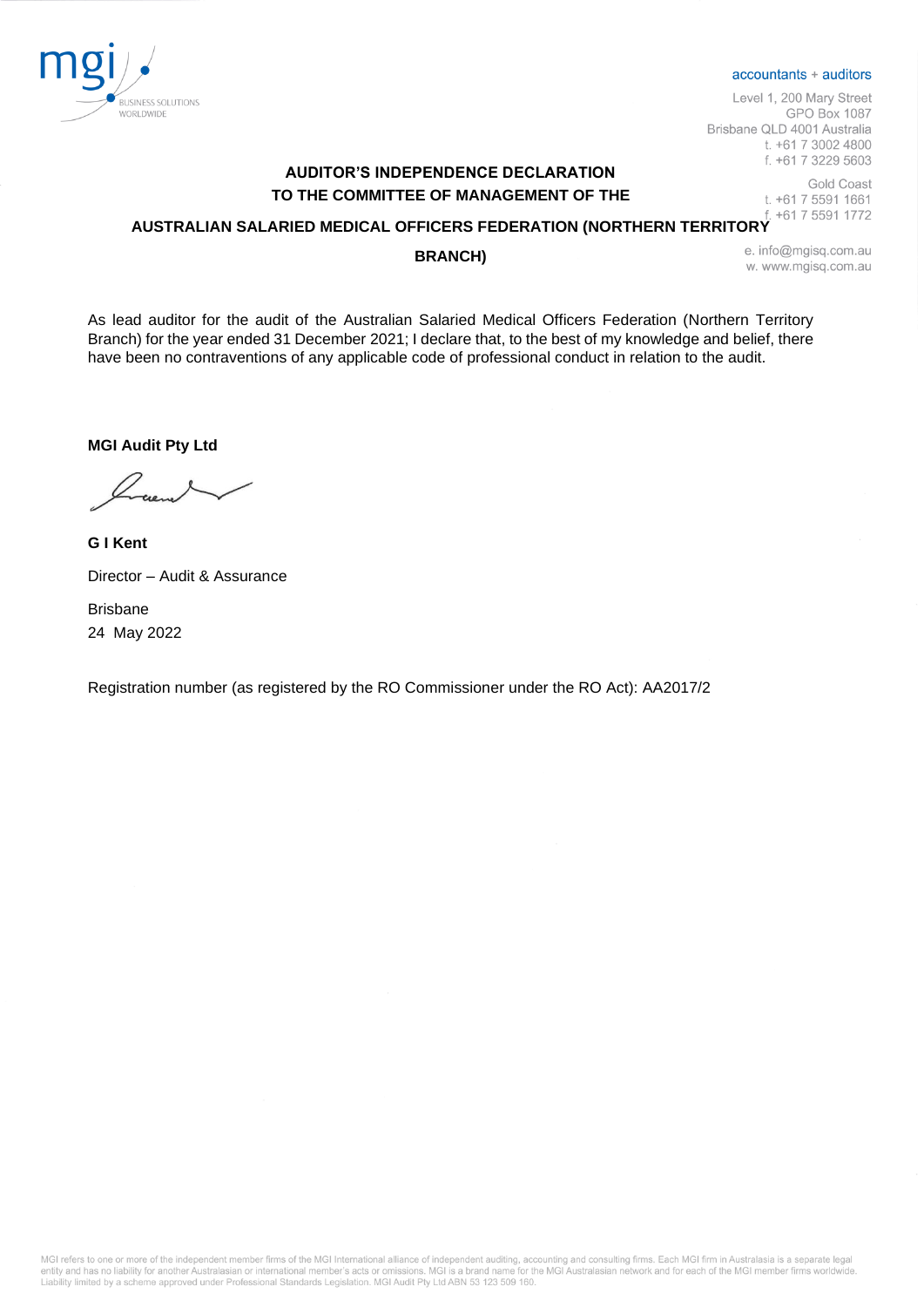### **COMMITTEE OF MANAGEMENT STATEMENT**

#### **FOR THE YEAR ENDED 31 DECEMBER 2021**

On  $24$  May 2022, the Committee of Management of the Branch passed the following resolution to the General Purpose Financial statements (GPFR) of the reporting unit for the financial year ended 31 December 2021.

The Committee of Management declares in relation to the GPFR that in its opinion:

- (a) the financial statements and notes comply with the Australian Accounting Standards;
- (b) the financial statements and notes comply with the reporting guidelines of the Commissioner;
- (c) the financial statements and notes give a true and fair view of the financial performance, financial position and cash flows of the reporting unit for the financial year to which they relate;
- (d) there are reasonable grounds to believe that the reporting unit will be able to pay its debts as and when they become due and payable; and
- (e) during the financial year to which the GPFR relates and since the end of that year:
- i. meetings of the Committee of Management were held in accordance with the rules of the organisation and
- ii. the financial affairs of the reporting unit have been managed in accordance with the rules of the organisation;
- iii. the financial records of the reporting unit have been kept and maintained in accordance with the *RO Act;*
- iv. where the organisation consists of two or more reporting units, the financial records of the reporting unit have been kept, as far as practicable, in a consistent manner to each of the other reporting units of the organisation;
- v. where information has been sought in any request of a member of the reporting unit or the Commissioner duly made under section 272 of the RO Act, that information has been provided to the member or the Commissioner; and
- vi. where any order for inspection of financial records made by the Fair Work Commission under section 273 of the RO Act during the year, there has been compliance.

This declaration is made in accordance with a resolution of the Committee of Management.

| <b>Name of Designated Officer:</b>  | Dr John Zorbas |
|-------------------------------------|----------------|
| <b>Title of Designated Officer:</b> | Secretary      |
| Signature:                          |                |
| Date:                               | 24 May 2022    |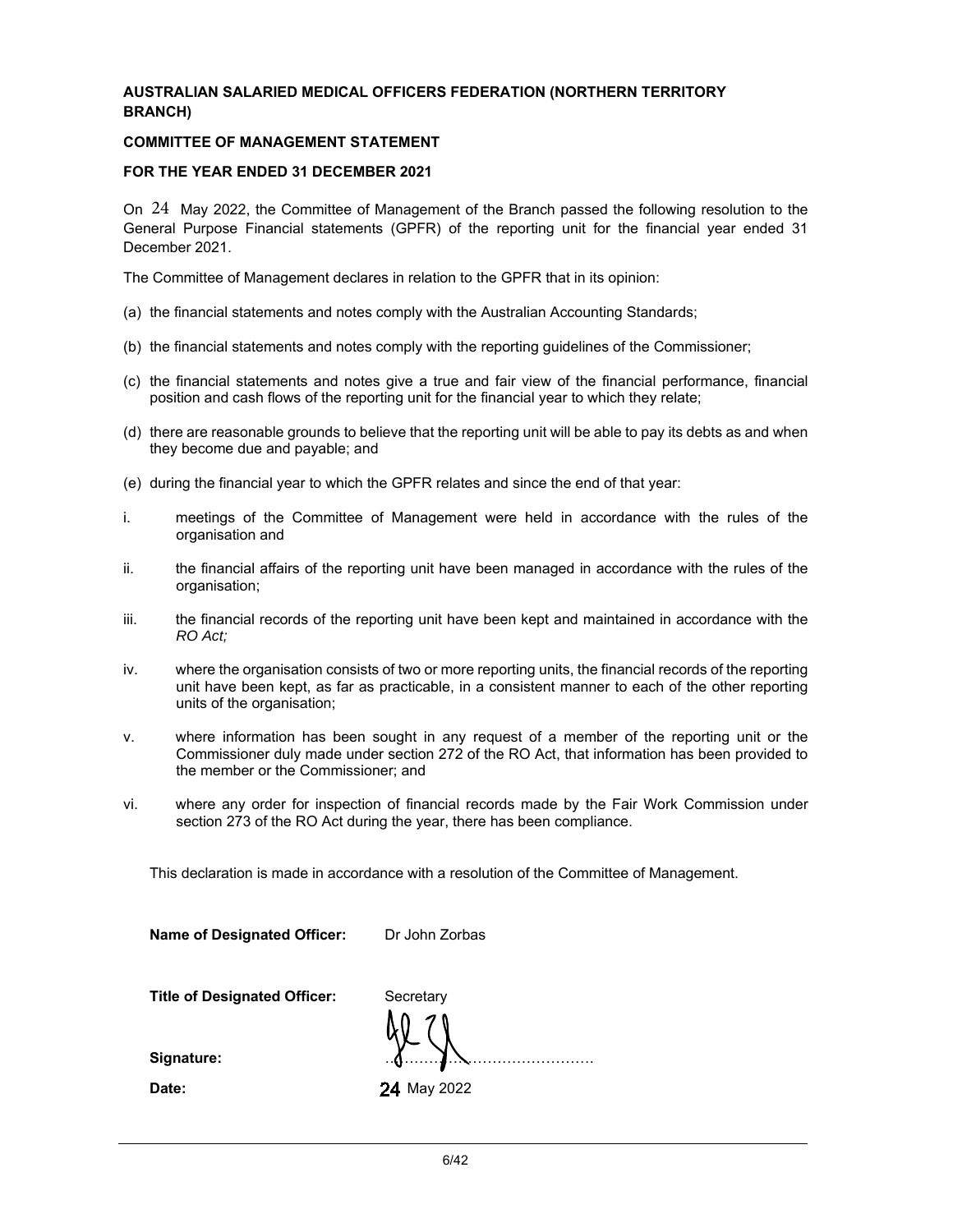

# **Independent Audit Report to the Members of Australian Salaried Medical Officers Federation (Northern Territory Branch)**

# **Report on the Audit of the Financial Report**

### **Opinion**

accountants + auditors

Level 1, 200 Mary Street **GPO Box 1087** Brisbane QLD 4001 Australia t. +61 7 3002 4800 f. +61 7 3229 5603

> **Gold Coast** t. +61 7 5591 1661 f. +61 7 5591 1772

e. info@mgisq.com.au w. www.mgisg.com.au

We have audited the financial report of the Australian Salaried Medical Officers Federation (Northern Territory Branch)) (the Branch), which comprises the statement of financial position as at 31 December 2021, the statement of comprehensive income, statement of changes in equity and statement of cash flows for the year ended, notes to the financial statements, including a summary of significant accounting policies; and the Committee of Management Statement, the subsection 255(2A) report and the Officer Declaration Statement.

In our opinion, the accompanying financial report presents fairly, in all material aspects, the financial position of the Australian Salaried Medical Officers Federation (Northern Territory Branch) as at 31 December 2021, and its financial performance and its cash flows for the year ended on that date in accordance with:

- a) the Australian Accounting Standards; and
- b) any other requirements imposed by the Reporting Guidelines or Part 3 of Chapter 8 of the *Fair Work (Registered Organisations) Act 2009* (the RO Act).

We declare that management's use of the going concern basis in the preparation of the financial statements of the Branch is appropriate.

### **Basis for Opinion**

We conducted our audit in accordance with Australian Auditing Standards. Our responsibilities under those standards are further described in the *Auditor's Responsibilities for the Audit of the Financial Report* section of our report. We are independent of the Branch in accordance with the ethical requirements of the Accounting Professional and Ethical Standards Board's APES 110 *Code of Ethics for Professional Accountants* (the Code) that are relevant to our audit of the financial report in Australia. We have also fulfilled our other ethical responsibilities in accordance with the Code.

We believe that the audit evidence we have obtained is sufficient and appropriate to provide a basis for our opinion.

### **Information Other than the Financial Report and Auditor's Report Thereon**

The Committee of Management is responsible for the other information. The other information obtained at the date of this auditor's report is in the Operating Report accompanying the financial report.

Our opinion on the financial report does not cover the other information and accordingly we do not express any form of assurance conclusion thereon.

In connection with our audit of the financial report, our responsibility is to read the other information and, in doing so, consider whether the other information is materially inconsistent with the financial report or my knowledge obtained in the audit or otherwise appears to be materially misstated. If, based on the work we have performed, we conclude that there is a material misstatement of this other information, we are required to report that fact. We have nothing to report in this regard.

MGI refers to one or more of the independent member firms of the MGI International alliance of independent auditing, accounting and consulting firms. Each MGI firm in Australasia is a separate legal Noticial the United States and the Professional Standards Legislation. MGI as brand name for the MGI Australasian network and for each of the MGI member firms worldwide that the MGI member firms worldwide that the MGI memb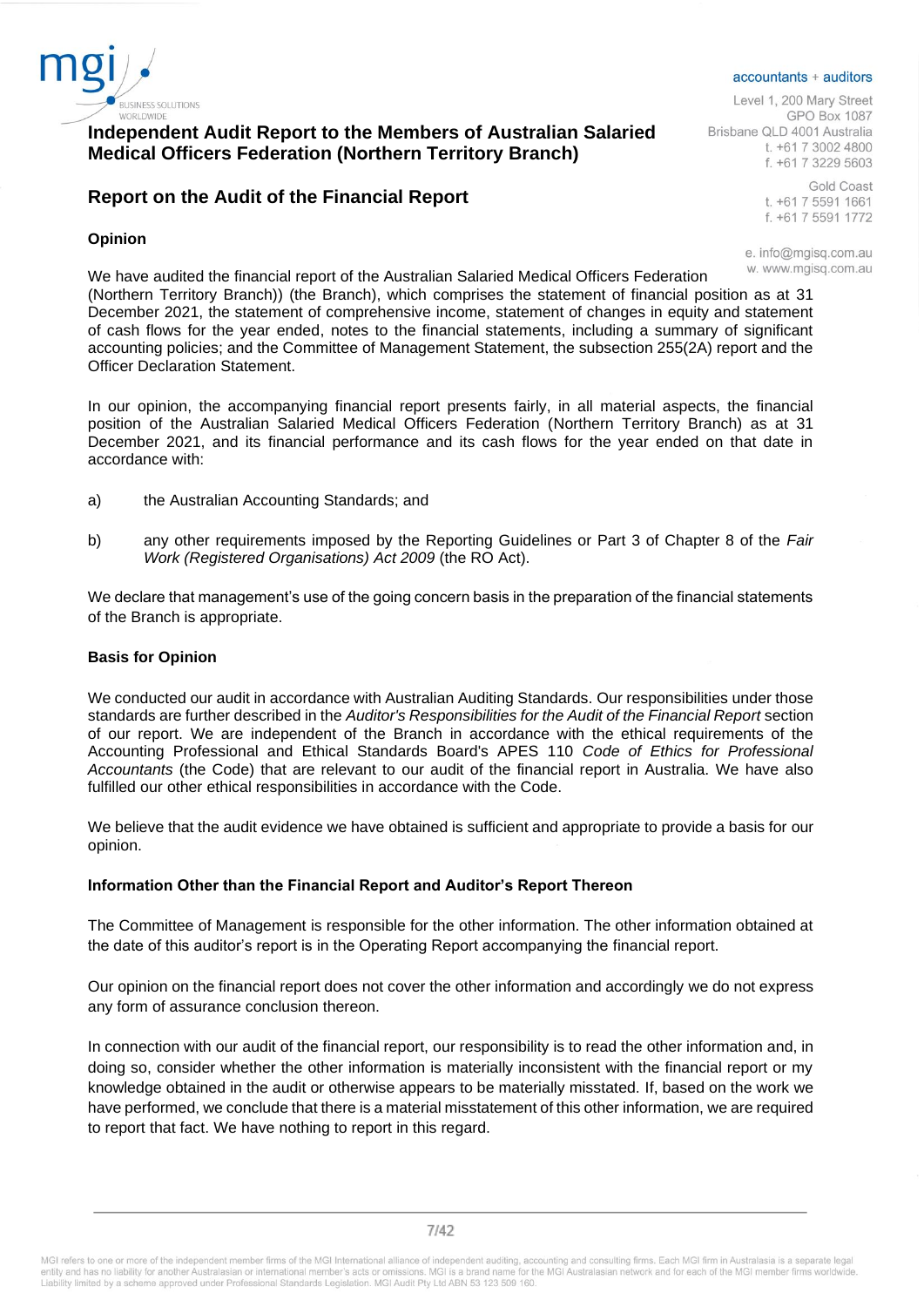# **Responsibilities of Committee of Management for the Financial Report**

The Committee of Management of the Branch is responsible for the preparation of the financial report that gives a true and fair view in accordance with Australian Accounting Standards and the RO Act, and for such internal control as the Committee of Management determine is necessary to enable the preparation of the financial report that gives a true and fair view and is free from material misstatement, whether due to fraud or error.

In preparing the financial report, the Committee of Management is responsible for assessing the Branch's ability to continue as a going concern, disclosing, as applicable, matters related to going concern and using the going concern basis of accounting unless the Committee of Management either intend to liquidate the Branch or to cease operations, or have no realistic alternative but to do so.

# **Auditor's Responsibilities for the Audit of the Financial Report**

Our objective is to obtain reasonable assurance about whether the financial report as a whole is free from material misstatement, whether due to fraud or error, and to issue an auditor's report that includes my opinion. Reasonable assurance is a high level of assurance, but is not a guarantee that an audit conducted in accordance with Australian Auditing Standards will always detect a material misstatement when it exists. Misstatements can arise from fraud or error and are considered material if, individually or in the aggregate, they could reasonably be expected to influence the economic decisions of users taken on the basis of the financial report.

As part of an audit in accordance with the Australian Auditing Standards, we exercise professional judgement and maintain professional scepticism throughout the audit. We also:

- Identify and assess the risks of material misstatement of the financial report, whether due to fraud or error, design and perform audit procedures responsive to those risks, and obtain audit evidence that is sufficient and appropriate to provide a basis for my opinion. The risk of not detecting a material misstatement resulting from fraud is higher than for one resulting from error, as fraud may involve collusion, forgery, intentional omissions, misrepresentations, or the override of internal control.
- Obtain an understanding of internal control relevant to the audit in order to design audit procedures that are appropriate in the circumstances, but not for the purpose of expressing an opinion on the effectiveness of the Branch's internal control.
- Evaluate the appropriateness of accounting policies used and the reasonableness of accounting estimates and related disclosures made by the Committee of Management.
- Conclude on the appropriateness of the Committee of Management's use of the going concern basis of accounting and, based on the audit evidence obtained, whether a material uncertainty exists related to events or conditions that may cast significant doubt on the Branch's ability to continue as a going concern. If we conclude that a material uncertainty exists, we are required to draw attention in our auditor's report to the related disclosures in the financial report or, if such disclosures are inadequate, to modify our opinion. Our conclusions are based on the audit evidence obtained up to the date of our auditor's report. However, future events or conditions may cause the Branch to cease to continue as a going concern.
- Evaluate the overall presentation, structure and content of the financial report, including the disclosures, and whether the financial report represents the underlying transactions and events in a manner that achieves fair presentation.
- Obtain sufficient appropriate audit evidence regarding the financial information of the entities or business activities within the Branch to express an opinion on the financial report. We are responsible for the direction, supervision and performance of the Branch's audit. We remain solely responsible for our audit opinion.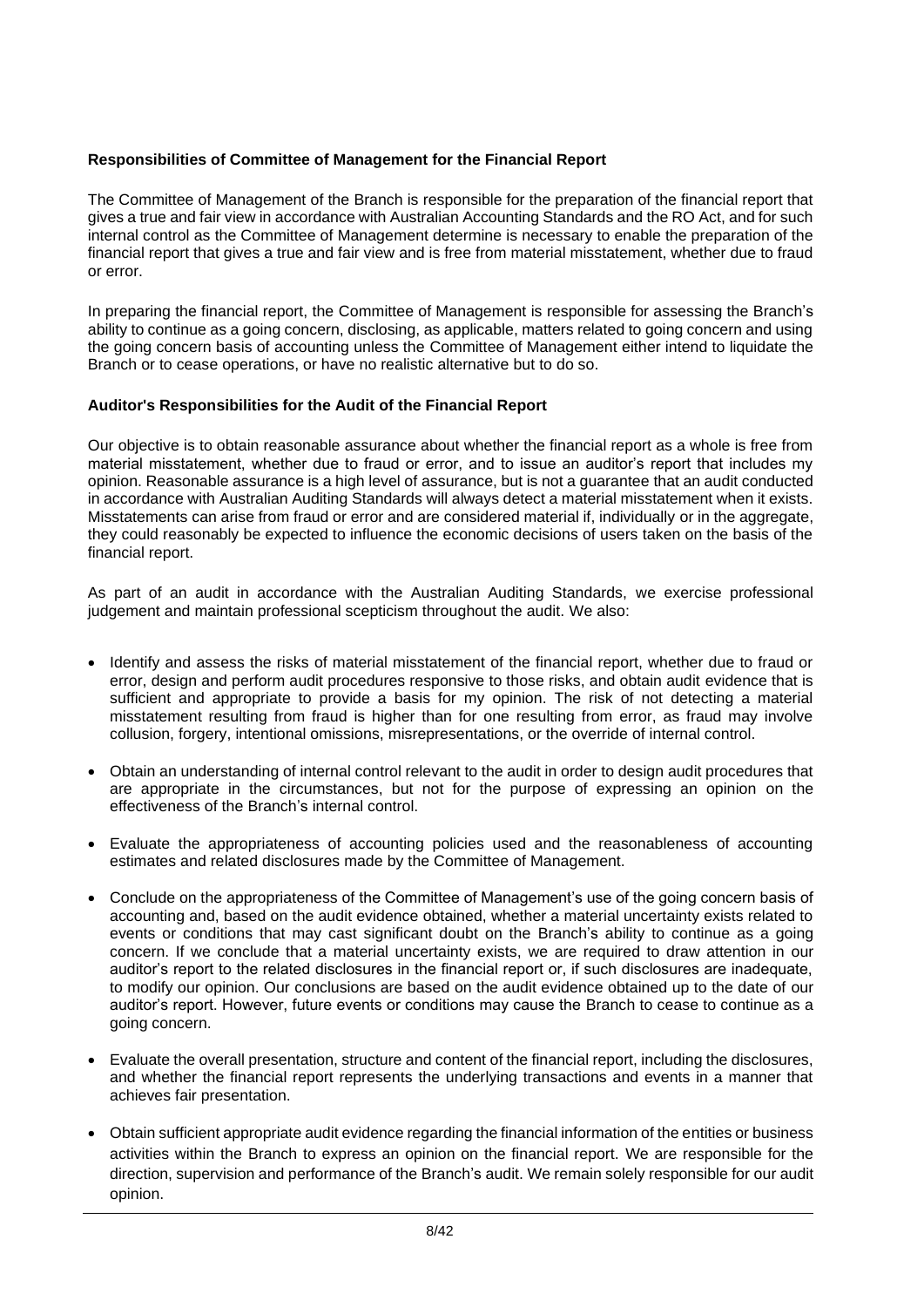We communicate with the Committee of Management regarding, among other matters, the planned scope and timing of the audit and significant audit findings, including any significant deficiencies in internal control that we identify during our audit.

# **Declaration**

I declare that I am an approved auditor, a member of Chartered Accountants Australia and New Zealand and hold a current Public Practice Certificate.

I declare that I am an auditor registered under the RO Act.

**MGI Audit Pty Ltd**

**G I Kent** Director – Audit & Assurance Brisbane

24 May 2022

Registration number (as registered by the RO Commissioner under the RO Act): AA2017/2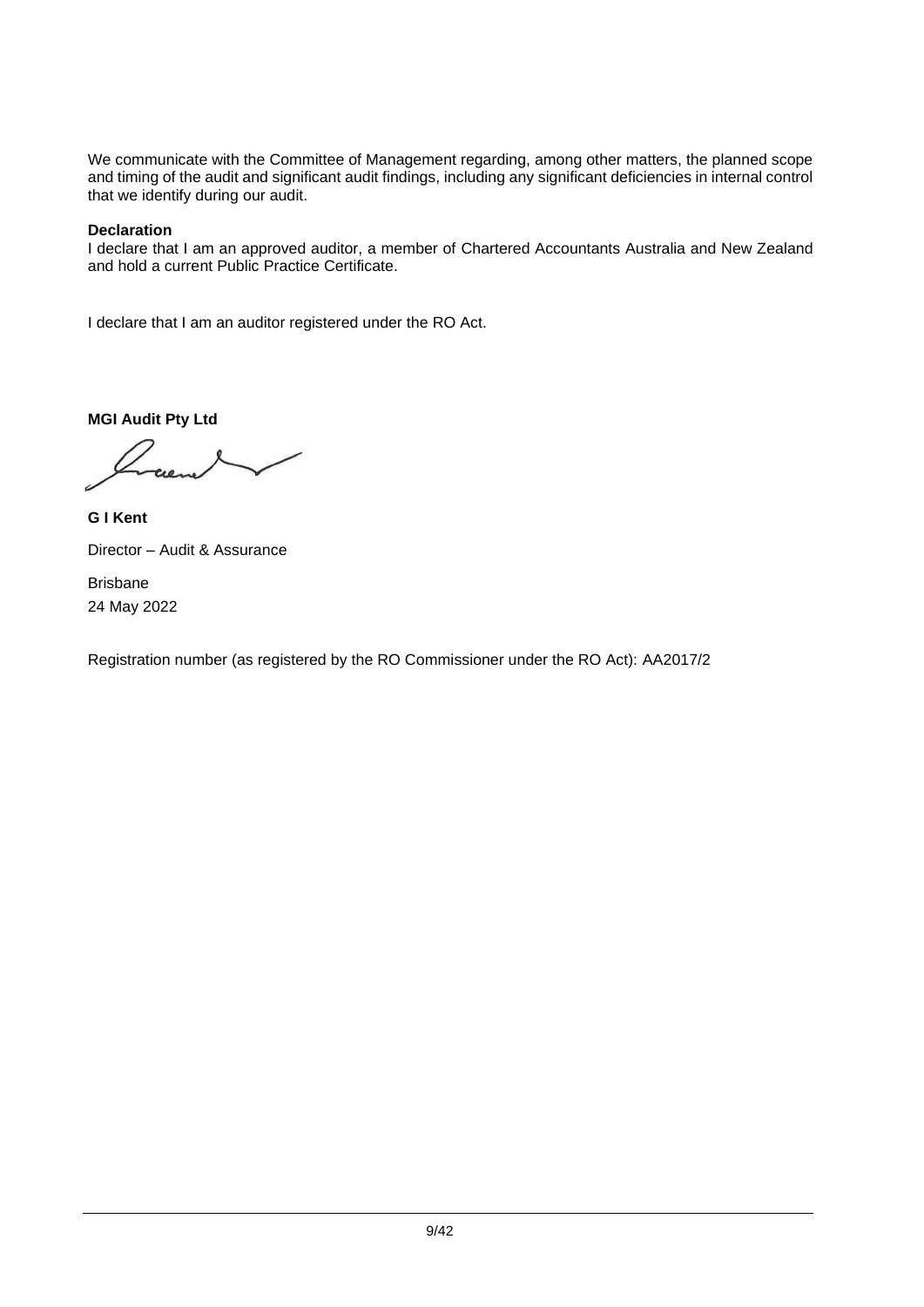### **STATEMENT OF COMPREHENSIVE INCOME FOR THE YEAR ENDED 31 DECEMBER 2021**

|                                             |              | 2021     | 2020     |
|---------------------------------------------|--------------|----------|----------|
|                                             | <b>Notes</b> | \$       | \$       |
| Revenue from contracts with customers       |              |          |          |
| Membership subscription                     | 3A           | 18,331   | 16,613   |
| Total revenue from contracts with customers |              | 18,331   | 16,613   |
|                                             |              |          |          |
| <b>Total income</b>                         |              | 18,331   | 16,613   |
|                                             |              |          |          |
| <b>Expenses</b>                             |              |          |          |
| Administration expenses                     | 4A           | (2, 107) | (2, 144) |
| Audit and accounting fees                   | 10           | (820)    | (660)    |
| Other operating expenses                    | 4B           | (148)    | (120)    |
| <b>Total expenses</b>                       |              | (3,075)  | (2,925)  |
|                                             |              |          |          |
| Surplus for the year                        |              | 15,256   | 13,688   |
|                                             |              |          |          |
| Other comprehensive income                  |              |          |          |
| Total comprehensive income for the year     |              | 15,256   | 13,688   |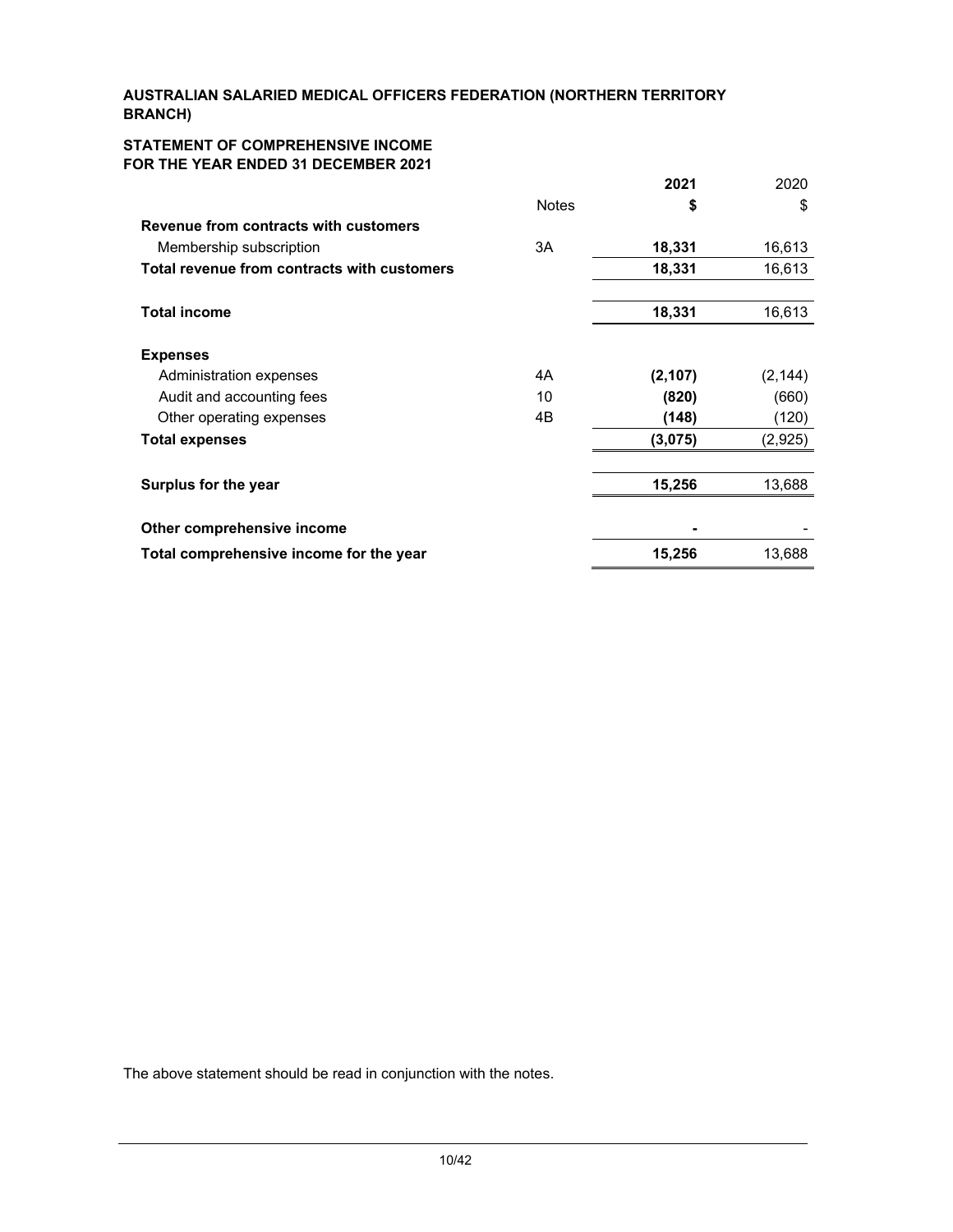#### **STATEMENT OF FINANCIAL POSITION AS AT 31 DECEMBER 2021**

|                                                  |              | 2021   | 2020   |
|--------------------------------------------------|--------------|--------|--------|
|                                                  | <b>Notes</b> | \$     | \$     |
| <b>ASSETS</b>                                    |              |        |        |
| <b>Current Assets</b>                            |              |        |        |
| Cash and cash equivalents                        | 5A           | 42,304 | 26,951 |
| Other current assets                             | 5B           | 76     | 123    |
| <b>Total current assets</b>                      |              | 42,380 | 27,074 |
| <b>Non-Current Assets</b>                        |              |        |        |
| <b>Total assets</b>                              |              | 42,380 | 27,074 |
| <b>LIABILITIES</b><br><b>Current Liabilities</b> |              |        |        |
| Trade payables                                   | 6A           | 600    | 550    |
| <b>Total current liabilities</b>                 |              | 600    | 550    |
| <b>Non-Current Liabilities</b>                   |              |        |        |
| <b>Total liabilities</b>                         |              | 600    | 550    |
| <b>Net assets</b>                                |              | 41,780 | 26,524 |
| <b>EQUITY</b>                                    |              |        |        |
| Retained earnings                                |              | 41,780 | 26,524 |
| <b>Total equity</b>                              |              | 41,780 | 26,524 |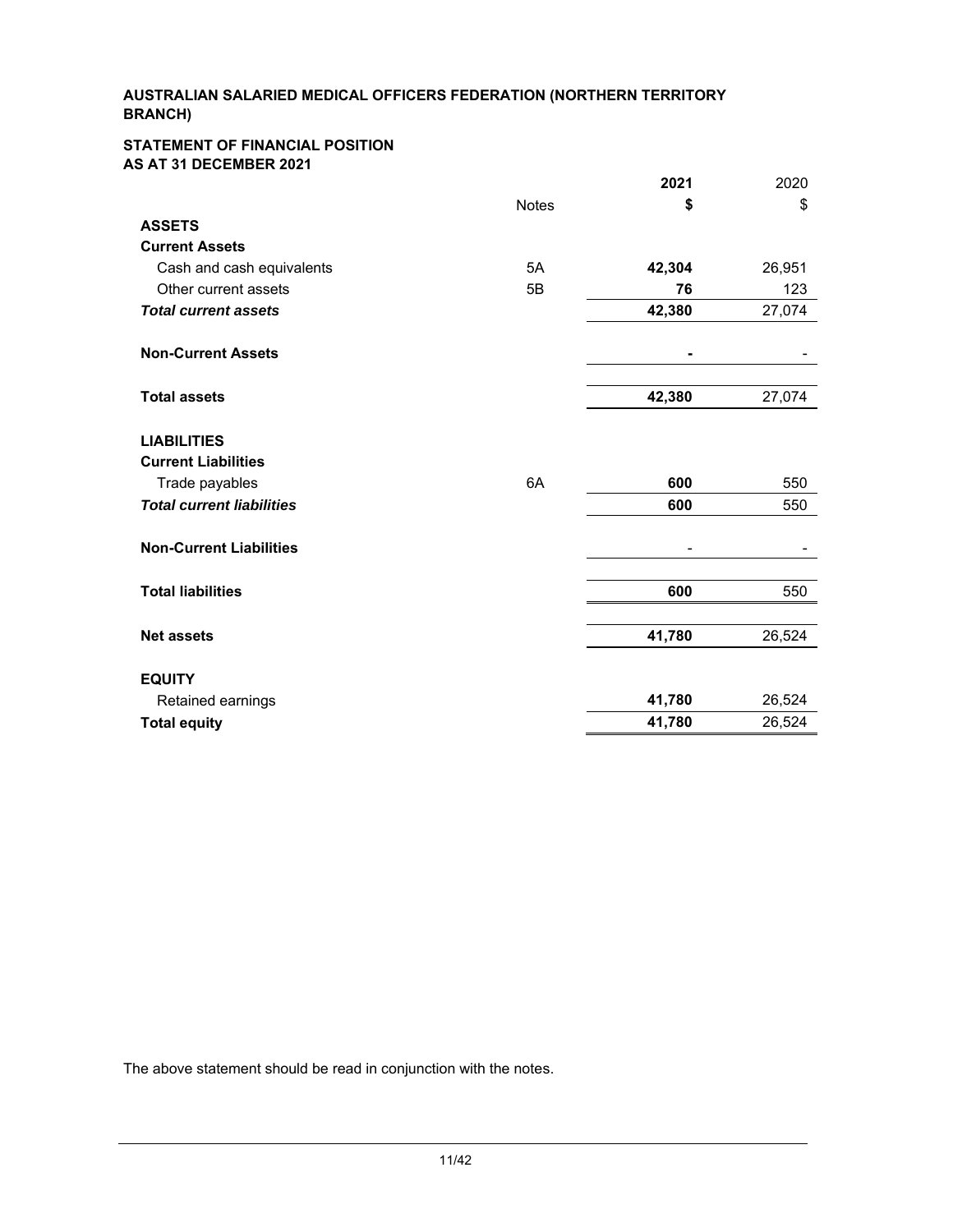### **STATEMENT OF CHANGES IN EQUITY FOR THE YEAR ENDED 31 DECEMBER 2021**

|                                        |              | <b>Retained</b><br>earnings | <b>Total equity</b> |
|----------------------------------------|--------------|-----------------------------|---------------------|
|                                        | <b>Notes</b> | \$                          | \$                  |
| Balance as at 1 January 2020           |              | 12,836                      | 12,836              |
| Surplus for the year                   |              | 13,688                      | 13,688              |
| Other comprehensive income             |              |                             |                     |
| Closing balance as at 31 December 2020 |              | 26,524                      | 26,524              |
| Surplus for the year                   |              | 15,256                      | 15,256              |
| Other comprehensive income             |              |                             |                     |
| Closing balance as at 31 December 2021 |              | 41,780                      | 41,780              |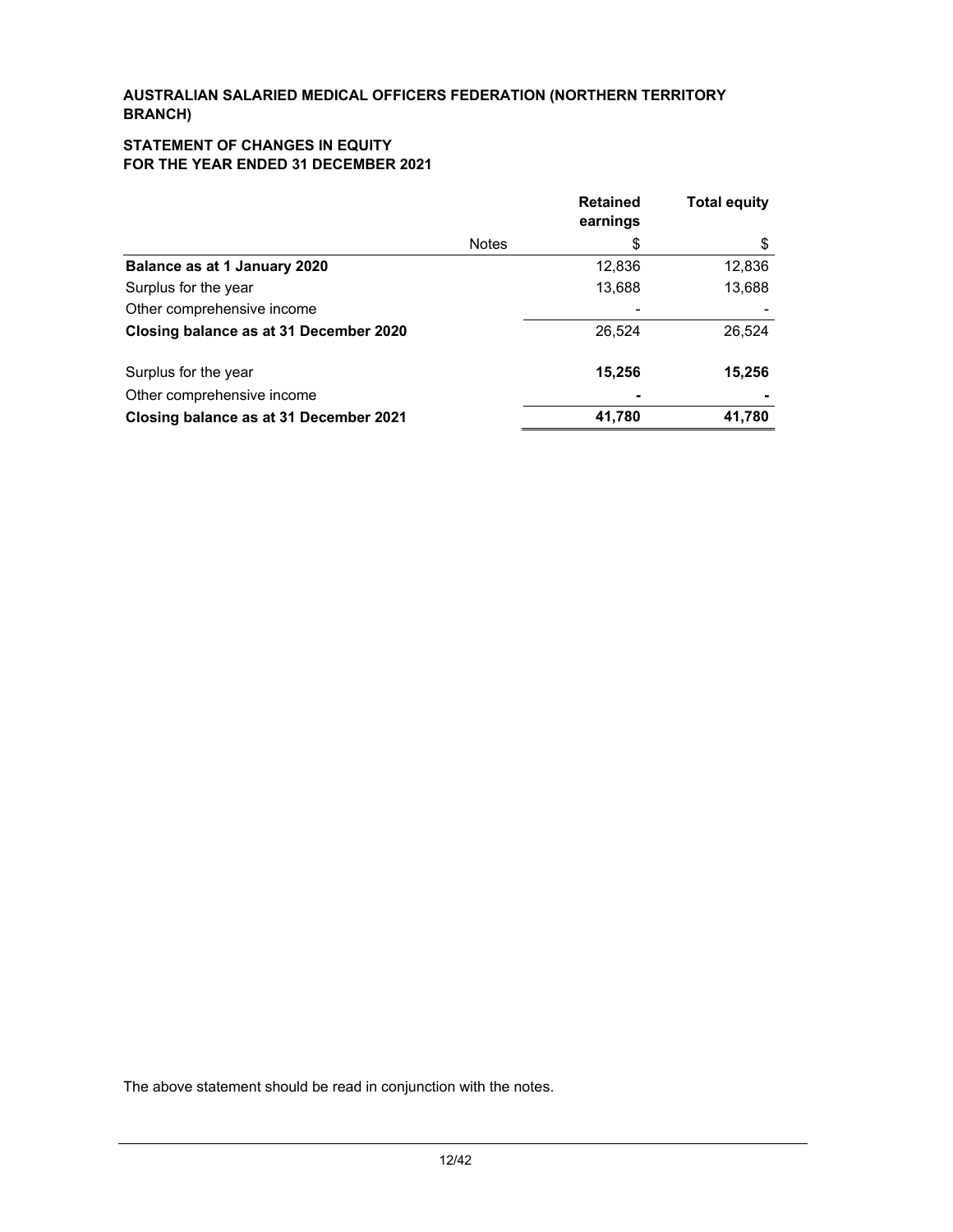# **STATEMENT OF CASH FLOWS FOR THE YEAR ENDED 31 DECEMBER 2021**

|                                                                     |              | 2021    | 2020     |
|---------------------------------------------------------------------|--------------|---------|----------|
|                                                                     | <b>Notes</b> | \$      | \$       |
| <b>OPERATING ACTIVITIES</b>                                         |              |         |          |
| Cash received                                                       |              |         |          |
| Receipts from other customers                                       |              | 18,378  | 16,647   |
| Cash used                                                           |              |         |          |
| Payments to employees and suppliers                                 |              | (3,025) | (3, 124) |
| Net cash provided by operating activities                           |              | 15,353  | 13,523   |
| <b>INVESTING ACTIVITIES</b>                                         |              |         |          |
| <b>FINANCING ACTIVITIES</b>                                         |              |         |          |
| Net increase in cash held                                           |              |         | 13,523   |
| Cash & cash equivalents at the beginning of the<br>reporting period |              | 26,951  | 13,428   |
| Cash & cash equivalents at the end of the reporting<br>period       | 7Α           | 42,304  | 26,951   |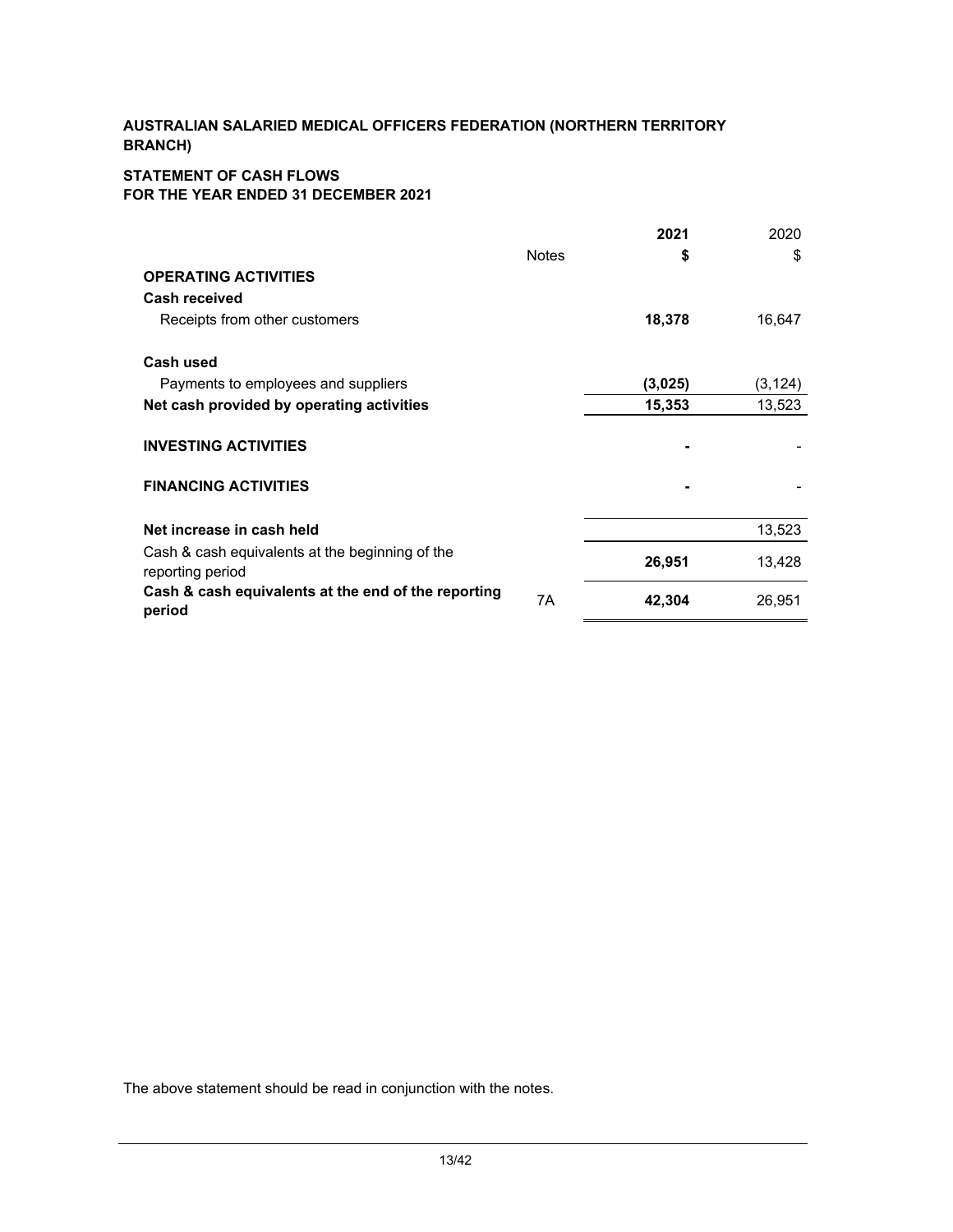### **REPORT REQUIRED UNDER SUBSECTION 255(2A) OF THE FAIR WORK (REGISTERED ORGANISATIONS) ACT 2009 FOR THE YEAR ENDED 31 DECEMBER 2021**

The Committee of Management presents the expenditure report as required under subsection 255(2A) of the *Fair Work (Registered Organisations) Act 2009* on the Branch for the year ended 31 December 2021:





……………………………… Dr John Zorbas **Secretary** 



Darwin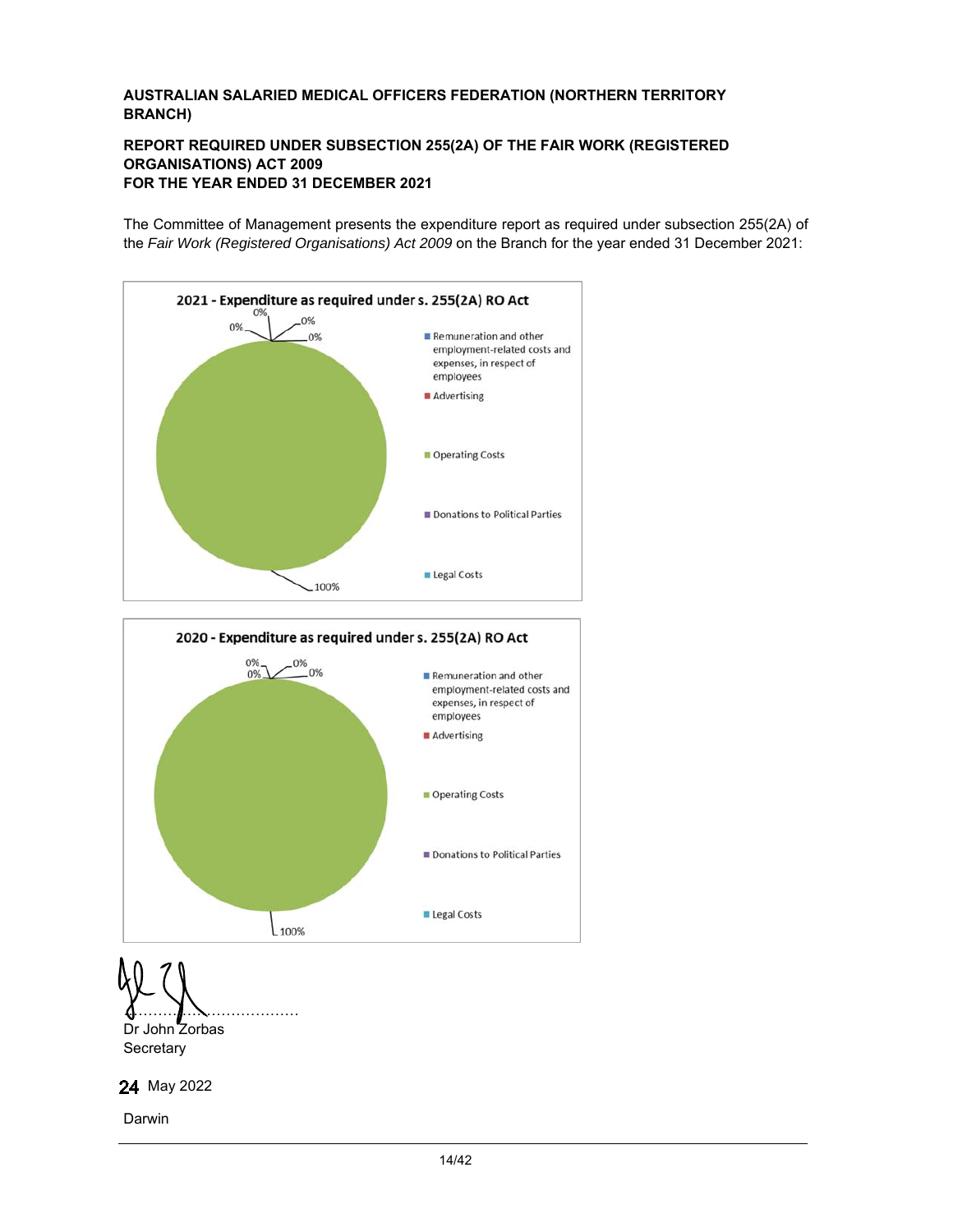### **NOTES TO THE FINANCIAL STATEMENTS FOR THE YEAR ENDED 31 DECEMBER 2021**

### **Index to the Notes of the Financial Statements**

- Note 1 Summary of significant accounting policies
- Note 2 Events after the reporting period
- Note 3 Revenue and income
- Note 4 Expenses
- Note 5 Current assets
- Note 6 Current liabilities
- Note 7 Cash flow
- Note 8 Contingent liabilities, assets and commitments
- Note 9 Related party disclosures
- Note 10 Remuneration of auditors
- Note 11 Financial instruments
- Note 12 Fair value measurements
- Note 13 Section 272 *Fair Work (Registered Organisations) Act 2009*
- Note 14 Branch details
- Note 15 Segment information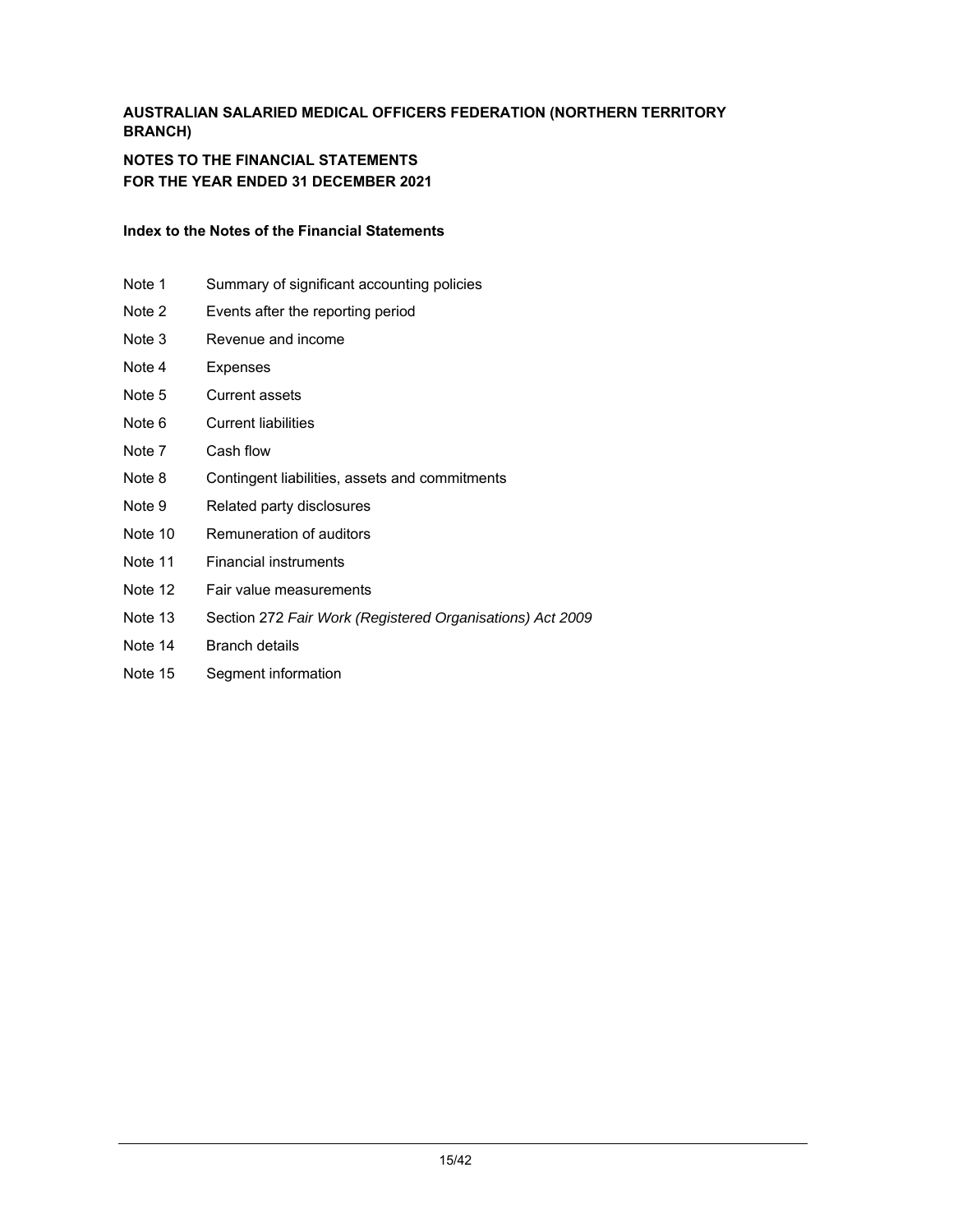### **NOTES TO THE FINANCIAL STATEMENTS FOR THE YEAR ENDED 31 DECEMBER 2021**

### **Note 1 Summary of significant accounting policies**

### **1.1 Basis of preparation of the financial statements**

 The financial statements are general purpose financial statements and have been prepared in accordance with Australian Accounting Standards and Interpretations issued by the Australian Accounting Standards Board (AASB) that apply for the reporting period, and the *Fair Work (Registered Organisation) Act 2009*. For the purpose of preparing the general purpose financial statements, the Australian Salaried Medical Officers Federation (Northern Territory Branch) (the Branch) is a not-for-profit entity.

The financial statements, except for the cash flow information, have been prepared on an accruals basis and are based on historical costs, modified, where applicable by the measurement at fair value of selected non-current assets, financial assets and financial liabilities. The amounts presented in the financial statements are in Australian dollars and have been rounded to the nearest dollar.

### **1.2 Comparative amounts**

When required by Accounting Standards, comparative figures have been adjusted to conform to changes in presentation for the current financial year.

### **1.3 Significant accounting judgements and estimates**

The following accounting assumptions or estimates have been identified that have a significant risk of causing a material adjustment to the carrying amounts of assets and liabilities within the next reporting period.

### Key Estimates

### *Impairment – general*

The Branch assesses impairment at each reporting period by evaluation of conditions and events specific to the Branch that may be indicative of impairment triggers. Recoverable amounts of relevant assets are assessed using value-in-use calculations which incorporate various key assumptions.

No impairment has been recognised in respect of the current year.

### Key Judgements

### *Useful lives of plant and equipment*

Plant and equipment are depreciated over the useful life of the asset and the depreciation rates are assessed when the asset are acquired or when there is a significant change that affects the remaining useful life of the asset.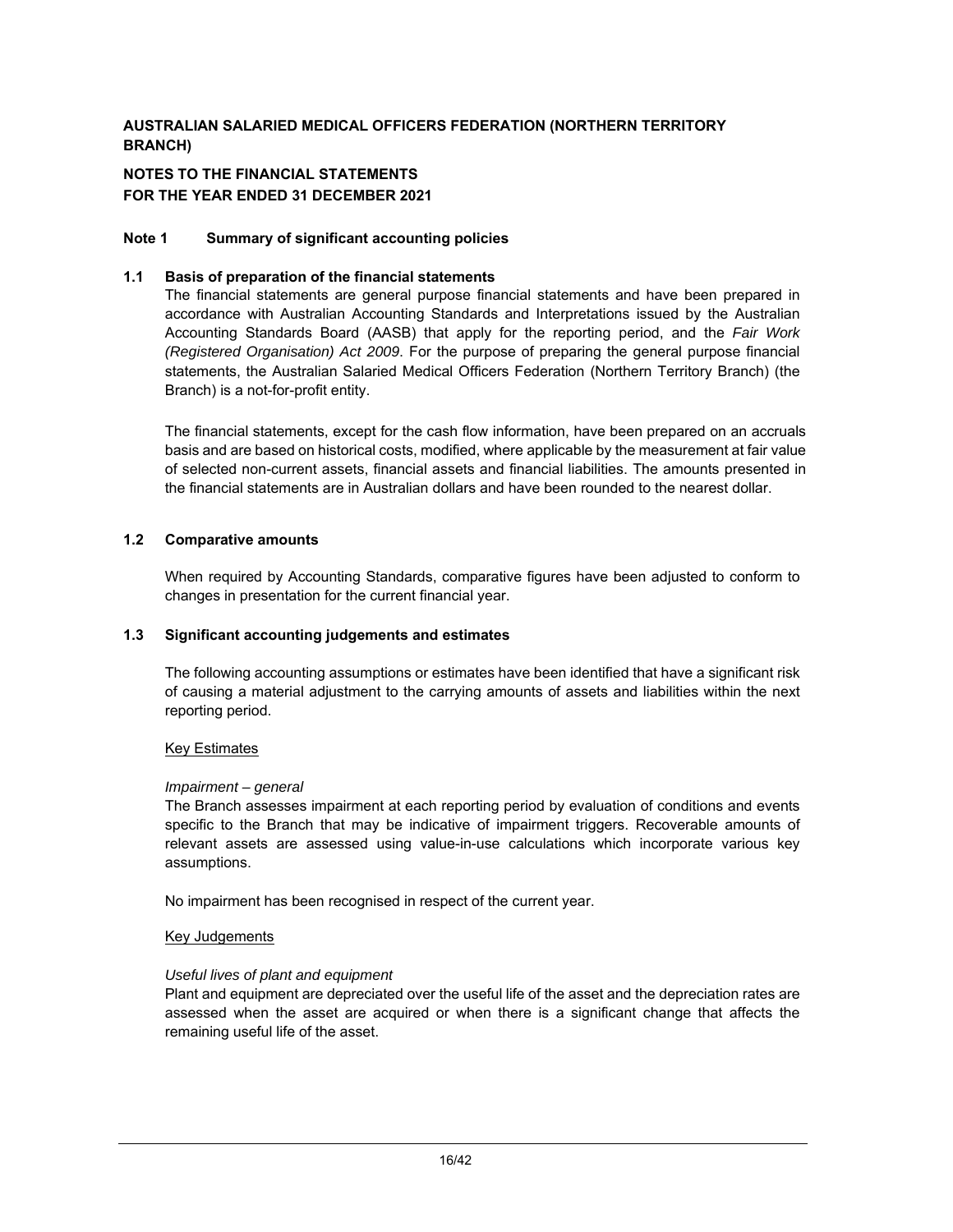# **NOTES TO THE FINANCIAL STATEMENTS (CONTINUED) FOR THE YEAR ENDED 31 DECEMBER 2021**

### **Note 1 Summary of significant accounting policies (Continued)**

### **1.3 Significant accounting judgements and estimates (Continued)**

### Key Judgements

### *Provision for impairment of receivables*

The value of the provision for impairment of receivables is estimated by considering the ageing of receivables, communication with the debtors and prior history.

### **1.4 New Australian Accounting Standards**

### *Adoption of New Australian Accounting Standard requirements*

 New accounting standards and amendments applied for the first time for this annual reporting period commencing 1 January 2021 did not have any impact on the amounts recognised in the current or prior periods and are not expected to significantly affect future periods.

### *Future Australian Accounting Standards Requirements*

At the date of authorisation of these financial statements, several new, but not yet effective, Standards and amendments to existing Standards, and Interpretations have been published by the Australian Accounting Standards Board (AASB). None of these Standards or amendments to existing Standards have been adopted early by the Branch.

The Committee of Management anticipates that all relevant pronouncements will be adopted for the first period beginning on or after the effective date of the pronouncement. New Standards, amendments and Interpretations not adopted in the current year have not been disclosed as they are not expected to have a material impact on the Branch's financial statements.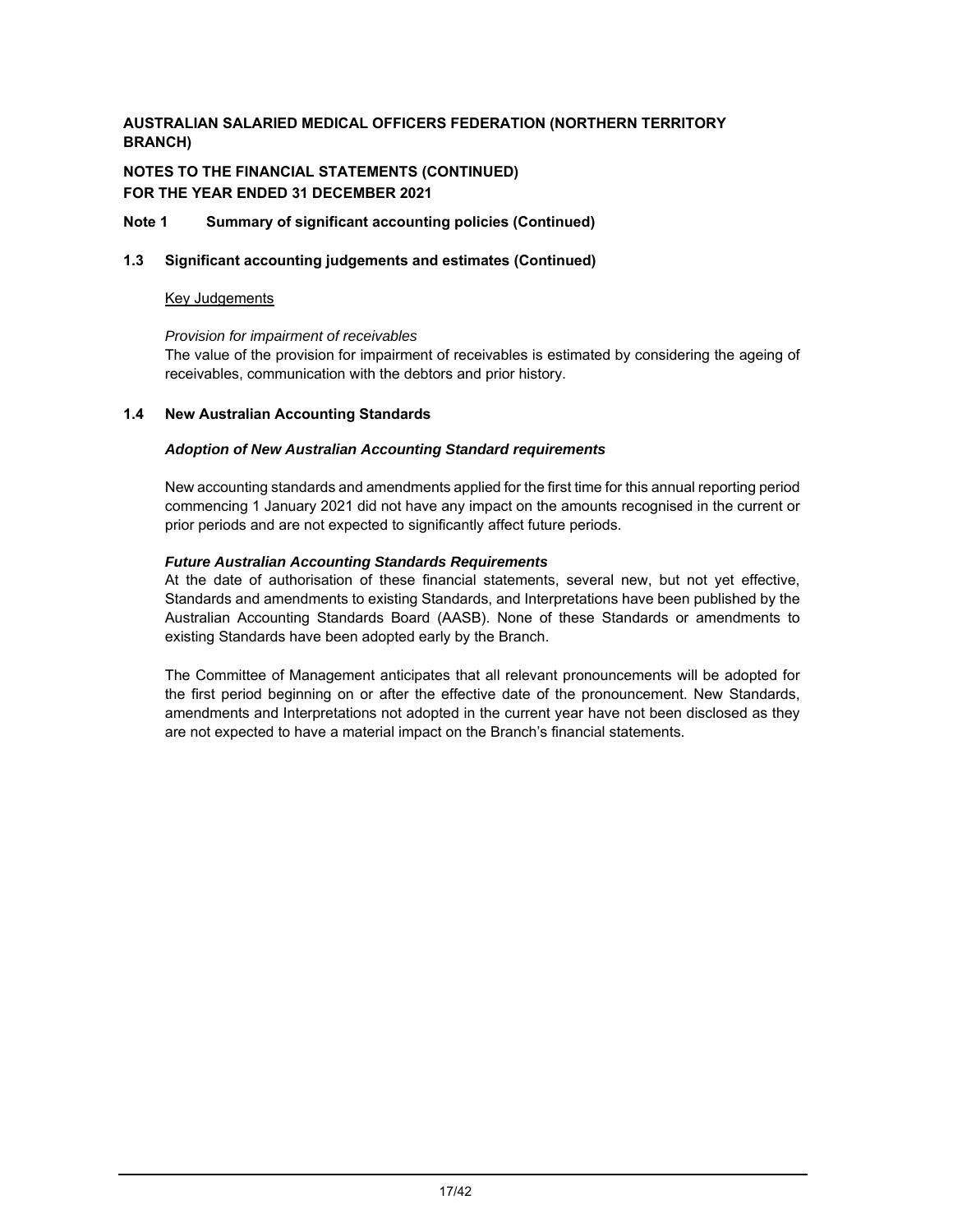### **NOTES TO THE FINANCIAL STATEMENTS (CONTINUED) FOR THE YEAR ENDED 31 DECEMBER 2021**

#### **Note 1 Summary of significant accounting policies (Continued)**

#### **1.5 Revenue**

The Branch enters into various arrangements where it receives consideration from another party. These arrangements include consideration in the form of membership subscriptions, capitation fees, levies, grants, and donations.

The timing of recognition of these amounts as either revenue or income depends on the rights and obligations in those arrangements.

#### **Revenue from contracts with customers**

Where the Branch has a contract with a customer, the Branch recognises revenue when or as it transfers control of goods or services to the customer. The Branch accounts for an arrangement as a contract with a customer if the following criteria are met:

- the arrangement is enforceable; and
- the arrangement contains promises (that are also known as performance obligations) to transfer goods or services to the customer (or to other parties on behalf of the customer) that are sufficiently specific so that it can be determined when the performance obligation has been satisfied.

#### **Membership subscriptions**

For membership subscription arrangements that meet the criteria to be contracts with customers, revenue is recognised when the promised goods or services transfer to the customer as a member of the Branch.

If there is only one distinct membership service promised in the arrangement, the Branch recognises revenue as the membership service is provided, which is typically based on the passage of time over the subscription period to reflect the Branch's promise to stand ready to provide assistance and support to the member as required.

If there is more than one distinct good or service promised in the membership subscription, the Branch allocates the transaction price to each performance obligation based on the relative standalone selling prices of each promised good or service. In performing this allocation, standalone selling prices are estimated if there is no observable evidence of the price that the Branch charges for that good or service in a standalone sale. When a performance obligation is satisfied, which is either when the customer obtains control of the good (for example, books or clothing) or as the service transfers to the customer (for example, member services or training course), the Branch recognises revenue at the amount of the transaction price that was allocated to that performance obligation.

For member subscriptions paid annually in advance, the Branch has elected to apply the practical expedient to not adjust the transaction price for the effects of a significant financing component because the period from when the customer pays and the good or services will transfer to the customer will be one year or less.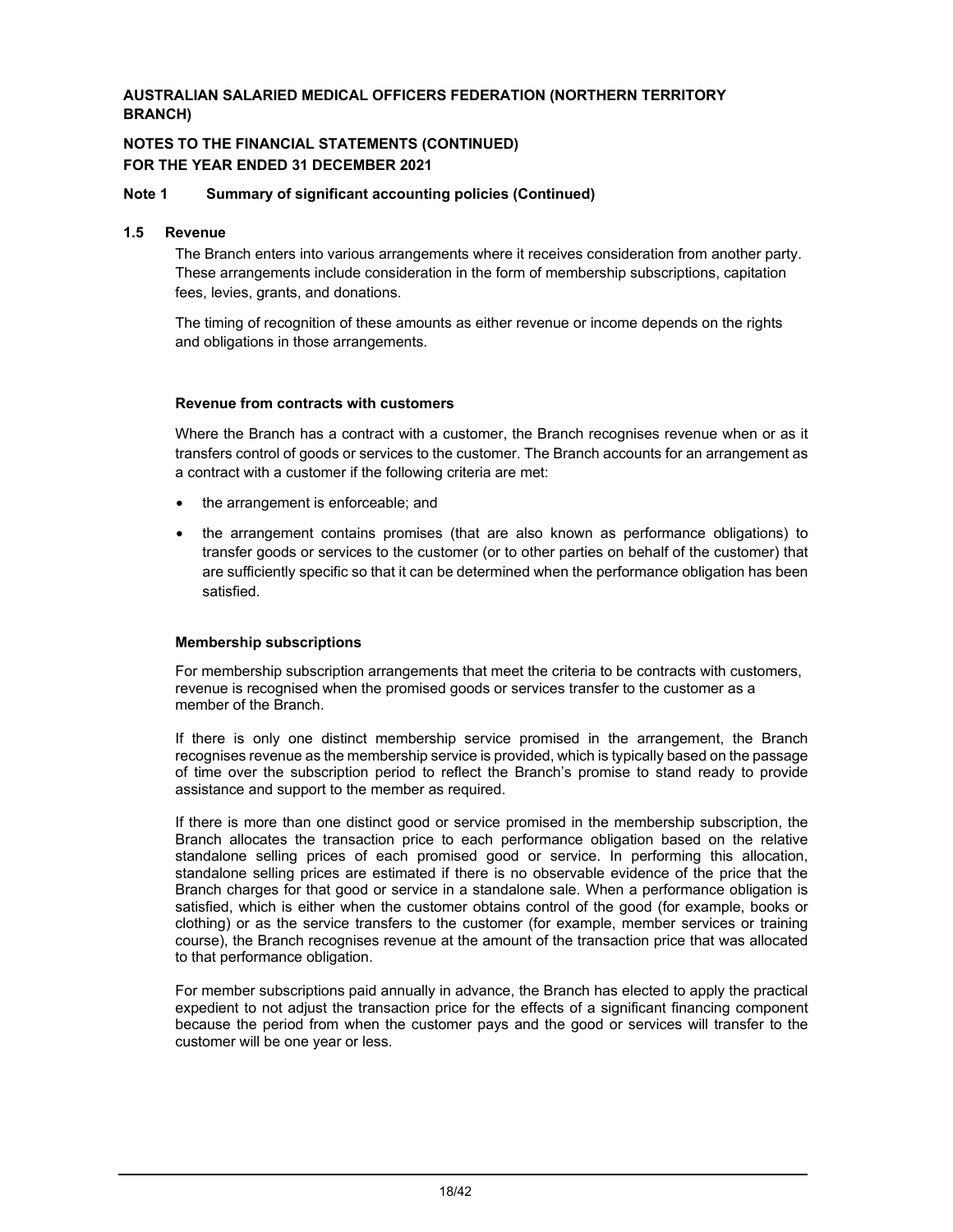### **NOTES TO THE FINANCIAL STATEMENTS (CONTINUED) FOR THE YEAR ENDED 31 DECEMBER 2021**

### **Note 1 Summary of significant accounting policies (Continued)**

### **1.5 Revenue (Continued)**

### **Income of the Branch as a Not-for-Profit Entity**

Consideration is received by the Branch to enable the entity to further its objectives. The Branch recognises each of these amounts of consideration as income when the consideration is received (which is when the Branch obtains control of the cash) because, based on the rights and obligations in each arrangement:

- the arrangements do not meet the criteria to be contracts with customers because either the arrangement is unenforceable or lacks sufficiently specific promises to transfer goods or services to the customer; and
- the Branch's recognition of the cash contribution does not give to any related liabilities.

### **Gains from sale of assets**

An item of property, plant and equipment is derecognised upon disposal (which is at the date the recipient obtains control) or when no future economic benefits are expected from its use or disposal. Any gain or loss arising on derecognition of the asset (calculated as the difference between the net disposal proceeds and the carrying amount of the asset) is included in the statement of profit or loss when the asset is derecognised.

### **1.6 Cash**

 Cash is recognised at its nominal amount. Cash and cash equivalents includes cash on hand, deposits held at call with bank, other short-term highly liquid investments with original maturity of 3 months or less that are readily convertible to known amounts of cash and subject to insignificant risk of changes in value and bank overdrafts. Bank overdrafts are shown within short-term borrowings in current liabilities on the statement of financial position.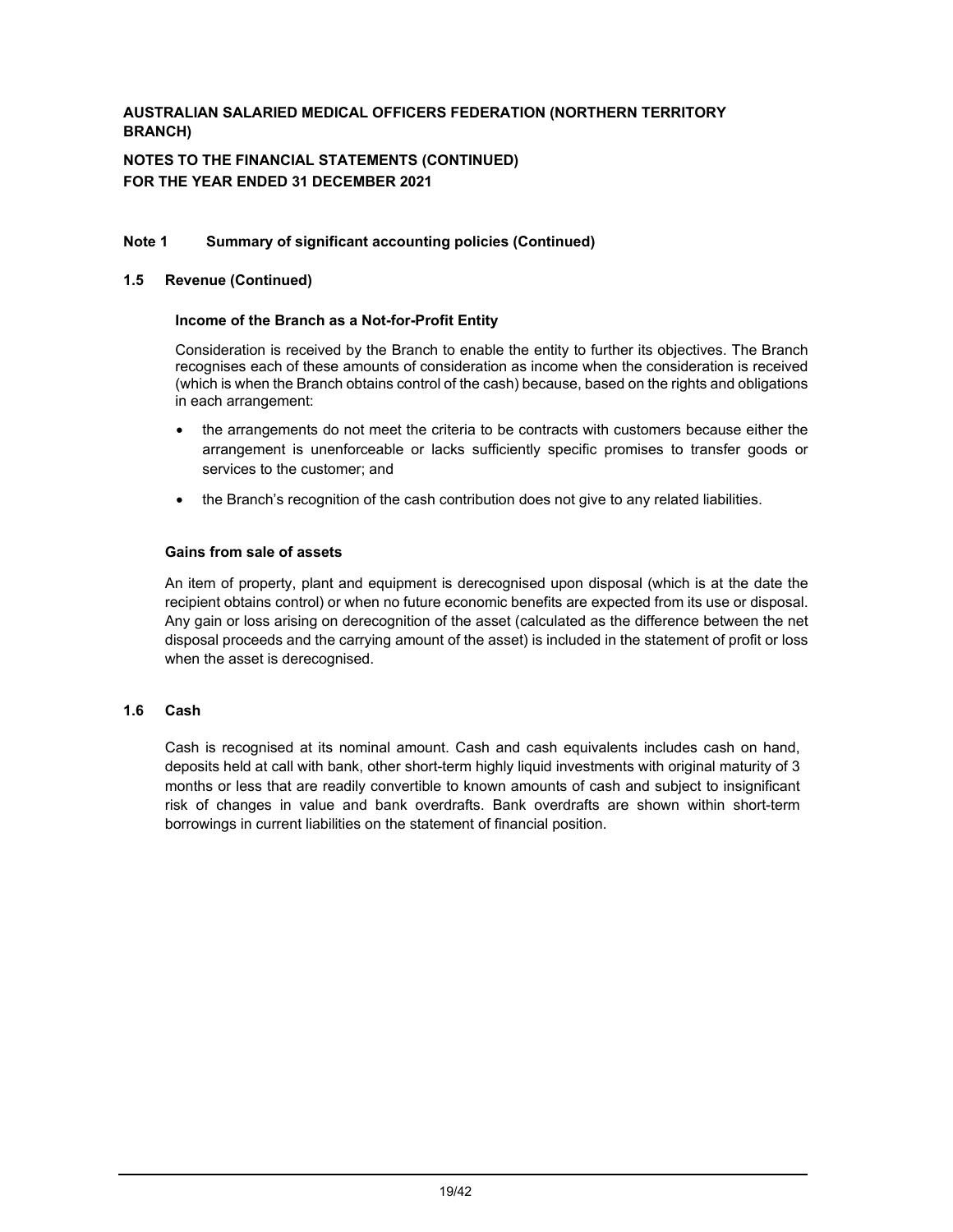# **NOTES TO THE FINANCIAL STATEMENTS (CONTINUED) FOR THE YEAR ENDED 31 DECEMBER 2021**

### **Note 1 Summary of significant accounting policies (Continued)**

#### **1.7 Financial instruments**

Financial assets and financial liabilities are recognised when the Branch becomes a party to the contractual provisions of the instrument.

#### **1.8 Financial assets**

#### *Initial Recognition and Measurement*

Financial assets are classified, at initial recognition, and subsequently measured at amortised cost, fair value through other comprehensive income (OCI), or fair value through profit or loss.

The classification of financial assets at initial recognition depends on the financial asset's contractual cash flow characteristics and the Branch's business model for managing them. With the exception of trade receivables that do not contain a significant financing component, the Branch initially measures a financial asset at its fair value plus, in the case of a financial asset not at fair value through profit or loss, transaction costs.

In order for a financial asset to be classified and measured at amortised cost or fair value through OCI, it needs to give rise to cash flows that are 'solely payments of principal and interest' (SPPI) on the principal amount outstanding. This assessment is referred to as the SPPI test and is performed at an instrument level.

The Branch's business model for managing financial assets refers to how it manages its financial assets in order to generate cash flows. The business model determines whether cash flows will result from collecting contractual cash flows, selling the financial assets, or both.

Purchases or sales of financial assets that require delivery of assets within a time frame established by regulation or convention in the market place (regular way trades) are recognised on the trade date, i.e., the date that the Branch commits to purchase or sell the asset.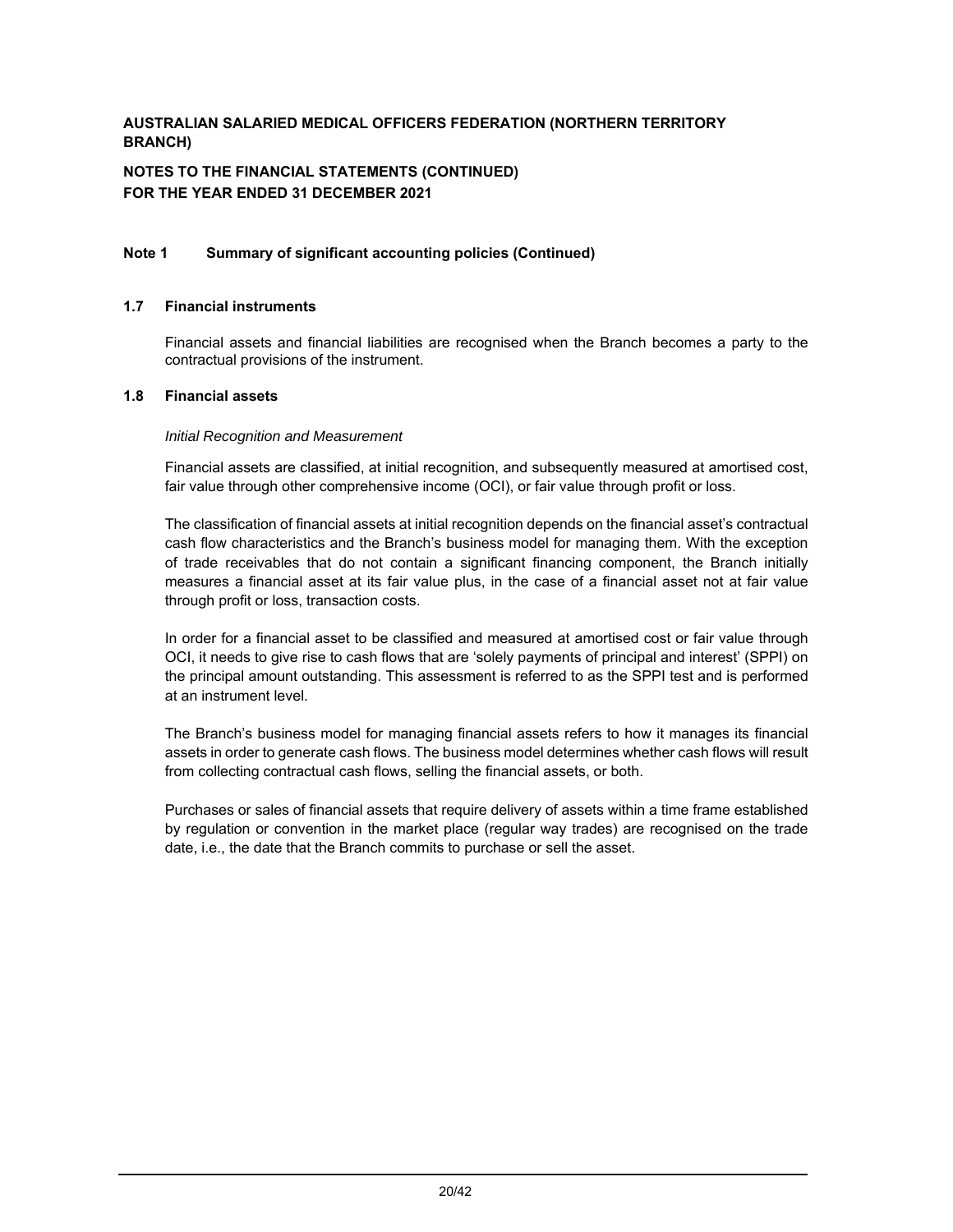### **NOTES TO THE FINANCIAL STATEMENTS (CONTINUED) FOR THE YEAR ENDED 31 DECEMBER 2021**

### **Note 1 Summary of significant accounting policies (Continued)**

#### **1.8 Financial assets (Continued)**

#### *Subsequent measurement*

For purposes of subsequent measurement, financial assets are classified in five categories:

- (Other) financial assets at amortised cost
- (Other) financial assets at fair value through other comprehensive income
- Investments in equity instruments designated at fair value through other comprehensive income
- (Other) financial assets at fair value through profit or loss
- (Other) financial assets designated at fair value through profit or loss.

### *Financial assets at amortised cost*

The reporting unit measures financial assets at amortised cost if both of the following conditions are met:

- The financial asset is held within a business model with the objective to hold financial assets in order to collect contractual cash flows and
- The contractual terms of the financial asset give rise on specified dates to cash flows that are solely payments of principal and interest on the principal amount outstanding

Financial assets at amortised cost are subsequently measured using the effective interest (EIR) method and are subject to impairment. Gains and losses are recognised in profit or loss when the asset is derecognised, modified or impaired.

The Branch's financial assets at amortised cost includes trade receivables and loans to related parties.

### *Financial assets at fair value through profit or loss (including designated)*

Financial assets at fair value through profit or loss include financial assets held for trading, financial assets designated upon initial recognition at fair value through profit or loss, or financial assets mandatorily required to be measured at fair value. Financial assets are classified as held for trading if they are acquired for the purpose of selling or repurchasing in the near term. Derivatives, including separated embedded derivatives, are also classified as held for trading unless they are designated as effective hedging instruments. Financial assets with cash flows that are not solely payments of principal and interest are classified and measured at fair value through profit or loss, irrespective of the business model. Notwithstanding the criteria for debt instruments to be classified at amortised cost or at fair value through OCI, as described above, debt instruments may be designated at fair value through profit or loss on initial recognition if doing so eliminates, or significantly reduces, an accounting mismatch.

Financial assets at fair value through profit or loss are carried in the statement of financial position at fair value with net changes in fair value recognised in profit or loss.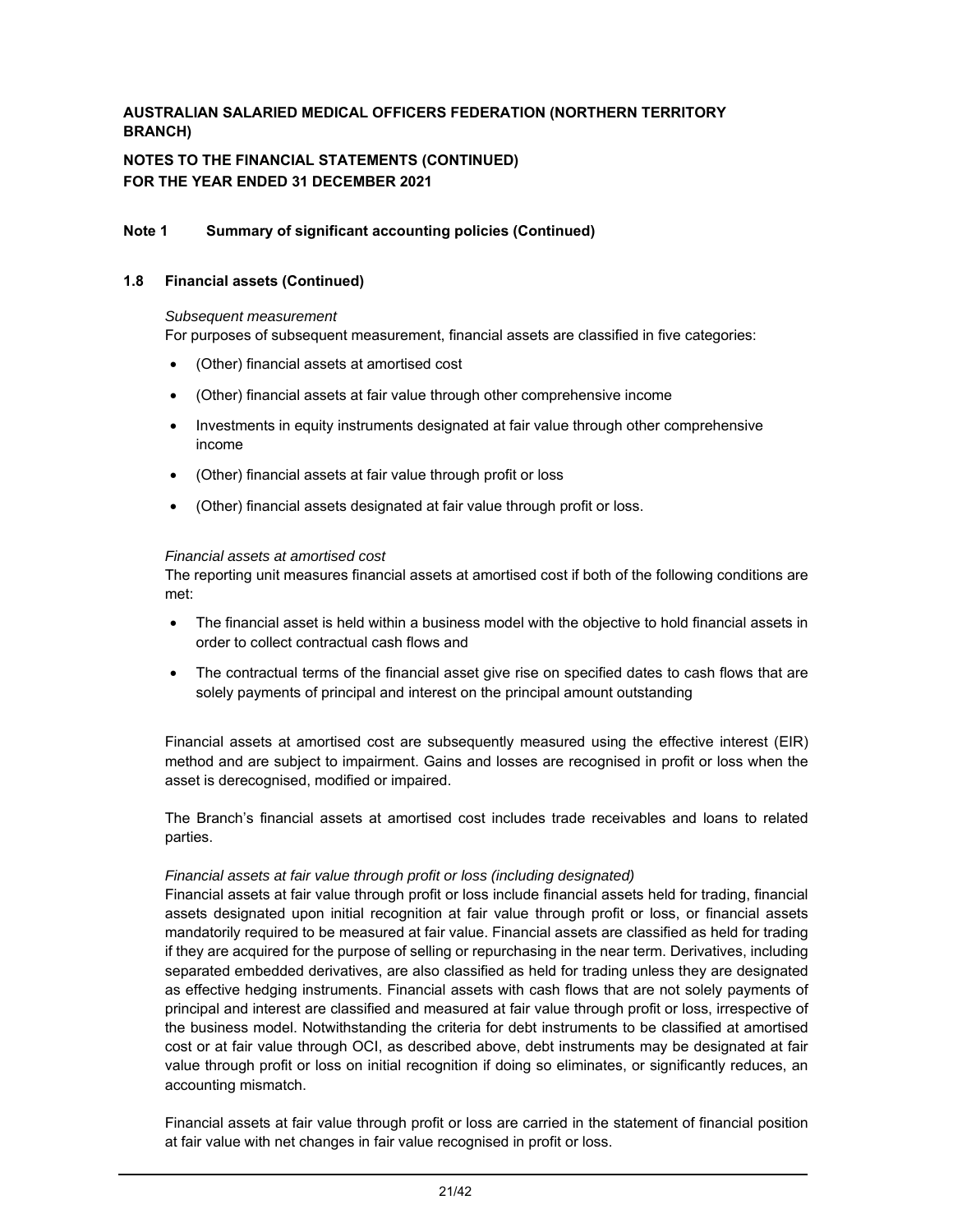# **NOTES TO THE FINANCIAL STATEMENTS (CONTINUED) FOR THE YEAR ENDED 31 DECEMBER 2021**

### **Note 1 Summary of significant accounting policies (Continued)**

#### **1.8 Financial assets (Continued)**

#### *Derecognition*

A financial asset is derecognised when:

- The rights to receive cash flows from the asset have expired or
- The Branch has transferred its rights to receive cash flows from the asset or has assumed an obligation to pay the received cash flows in full without material delay to a third party under a 'pass-through' arrangement; and either:
	- a) the Branch has transferred substantially all the risks and rewards of the asset, or
	- b) the Branch has neither transferred nor retained substantially all the risks and rewards of the asset, but has transferred control of the asset.

When the Branch has transferred its rights to receive cash flows from an asset or has entered into a pass-through arrangement, it evaluates if, and to what extent, it has retained the risks and rewards of ownership.

When it has neither transferred nor retained substantially all of the risks and rewards of the asset, nor transferred control of the asset, the Branch continues to recognise the transferred asset to the extent of its continuing involvement together with associated liability.

### *Offsetting*

Financial assets and financial liabilities are offset and the net amount is reported in the statement of financial position if there is a currently enforceable legal right to offset the recognised amounts and there is an intention to settle on a net basis, to realise the assets and settle the liabilities simultaneously.

### *Impairment*

### *Expected credit losses*

Receivables for goods and services, which have 30-day terms, are recognised at the nominal amounts due less any loss allowance due to expected credit losses at each reporting date. A provision matrix that is based on historical credit loss experience, adjusted for forward-looking factors specific to the debtors and the economic environment has been established.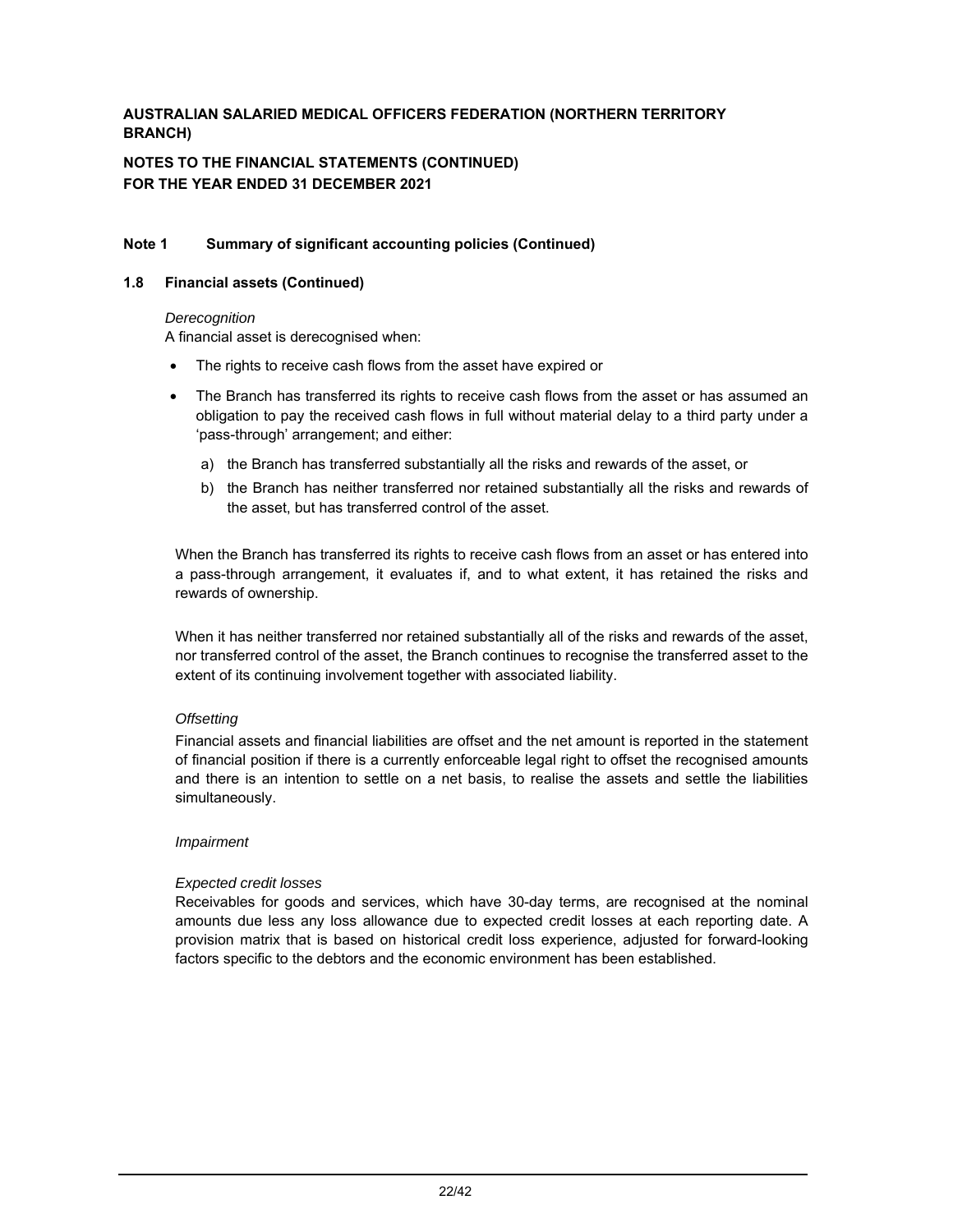# **NOTES TO THE FINANCIAL STATEMENTS (CONTINUED) FOR THE YEAR ENDED 31 DECEMBER 2021**

### **Note 1 Summary of significant accounting policies (Continued)**

### **1.8 Financial assets (Continued)**

### *(i) Trade receivables*

For trade receivables that do not have a significant financing component, the Branch applies a simplified approach in calculating expected credit losses (ECLs) which requires lifetime expected credit losses to be recognised from initial recognition of the receivables.

Therefore, the Branch does not track changes in credit risk, but instead recognises a loss allowance based on lifetime ECLs at each reporting date. The Branch has established a provision matrix that is based on its historical credit loss experience, adjusted for forward-looking factors specific to the debtors and the economic environment

### *(ii) Debt instruments other than trade receivables*

For all debt instruments other than trade receivables and debt instruments not held at fair value through profit or loss, the Branch recognises an allowance for expected credit losses using the general approach. ECLs are based on the difference between the contractual cash flows due in accordance with the contract and all the cash flows that the Branch expects to receive, discounted at an approximation of the original effective interest rate.

ECLs are recognised in two stages:

- Where there has not been a significant increase in credit risk since initial recognition, ECLs are provided for credit losses from possible default events within the next 12-months (a 12 month ECL).
- Where there has been a significant increase in credit risk since initial recognition, a loss allowance is required for credit losses expected over the remaining life of the debt, irrespective of the timing of the default (a lifetime ECL).

The Branch considers a financial asset in default when contractual payments are 60 days past due. However, in certain cases, the Branch may also consider a financial asset to be in default when internal or external information indicates that the Branch is unlikely to receive the outstanding contractual amounts in full. A financial asset is written off when there is no reasonable expectation of recovering the contractual cash flows.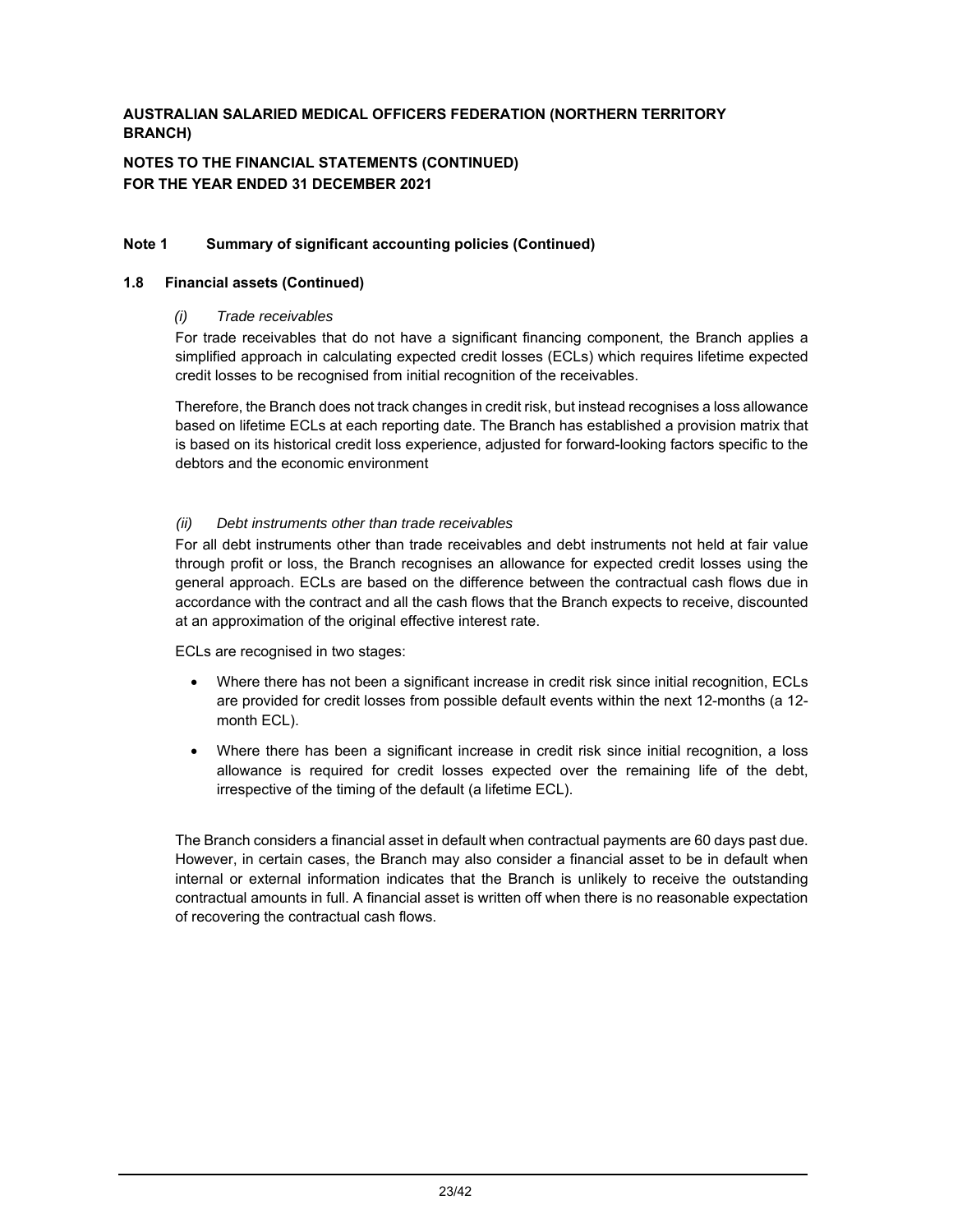### **NOTES TO THE FINANCIAL STATEMENTS (CONTINUED) FOR THE YEAR ENDED 31 DECEMBER 2021**

### **Note 1 Summary of significant accounting policies (Continued)**

#### **1.9 Financial liabilities**

Financial liabilities are classified at initial recognition, at amortised cost unless or at fair value through profit or loss. All financial liabilities are recognised initially at fair value and, in the case of financial liabilities at amortised cost, net of directly attributable transaction costs.

#### *Subsequent Measurement*

### *Financial liabilities at fair value through profit or loss (including designated)*

Financial liabilities at fair value through profit or loss include financial liabilities held for trading and financial liabilities designated upon initial recognition as at fair value through profit or loss.

Gains or losses on liabilities held for trading are recognised in profit or loss.

Financial liabilities designated upon initial recognition at fair value through profit or loss are designated at the initial date of recognition, and only if the criteria in AASB 9 are satisfied.

#### *Financial liabilities at amortised cost*

After initial recognition, trade payables and interest-bearing loans and borrowings are subsequently measured at amortised cost using the EIR method. Gains and losses are recognised in profit or loss when the liabilities are derecognised as well as through the EIR amortisation process.

Amortised cost is calculated by taking into account any discount or premium on acquisition and fees or costs that are an integral part of the EIR. The EIR amortisation is included as finance costs in profit or loss.

#### *Derecognition*

A financial liability is derecognised when the obligation under the liability is discharged or cancelled or expires. When an existing financial liability is replaced by another from the same lender on substantially different terms, or the terms of an existing liability are substantially modified, such an exchange or modification is treated as the derecognition of the original liability and the recognition of a new liability. The difference in the respective carrying amounts is recognised in profit or loss.

### **1.10 Contingent liabilities and contingent assets**

 Contingent liabilities and contingent assets are not recognised in the Statement of Financial Position but are reported in the relevant notes. They may arise from uncertainty as to the existence of a liability or asset or represent an existing liability or asset in respect of which the amount cannot be reliably measured. Contingent assets are disclosed when settlement is probable but not virtually certain, and contingent liabilities are disclosed when settlement is greater than remote.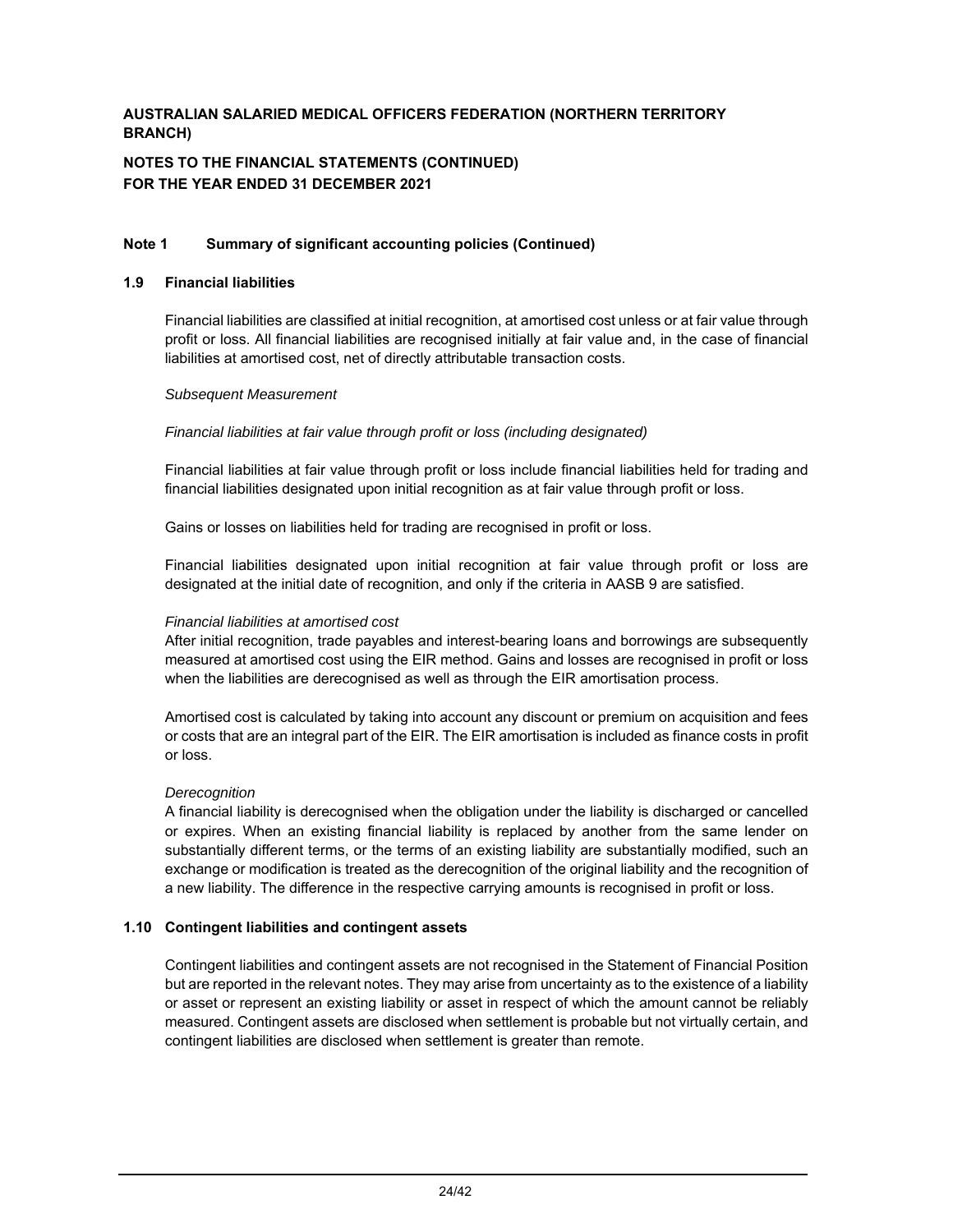**NOTES TO THE FINANCIAL STATEMENTS (CONTINUED) FOR THE YEAR ENDED 31 DECEMBER 2021** 

### **Note 1 Summary of significant accounting policies (Continued)**

#### **1.11 Liabilities relating to contracts with customers**

#### **Contract liabilities**

A contract liability is recognised if a payment is received or a payment is due (whichever is earlier) from a customer before the Branch transfers the related goods or services. Contract liabilities include deferred income. Contract liabilities are recognised as revenue when the Branch performs under the contract (i.e., transfers control of the related goods or services to the customer).

### **Refund liabilities**

A refund liability is recognised for the obligation to refund some or all of the consideration received (or receivable) from a customer. The Branch refund liabilities arise from customers' right of return. The liability is measured at the amount the Branch ultimately expects it will have to return to the customer. The Branch updates its estimates of refund liabilities (and the corresponding change in the transaction price) at the end of each reporting period.

#### **1.12 Impairment of assets**

At the end of each reporting period, the Branch assesses whether there is any indication that an asset may be impaired. The assessment will include considering external sources of information and internal sources of information, including dividends received from subsidiaries, associates or joint ventures deemed to be out of pre-acquisition profits. If such an indication exists, an impairment test is carried out on the asset by comparing the recoverable amount of the asset, being the higher of the asset's fair value less costs of disposal and value in use, to the asset's carrying amount. Any excess of the asset's carrying amount over its recoverable amount is recognised immediately in profit or loss, unless the asset is carried at a revalued amount in accordance with another Standard (e.g. in accordance with the revaluation model in AASB 116: Property, Plant and Equipment). Any impairment loss of a revalued asset is treated as a revaluation decrease in accordance with that other Standard.

Where it is not possible to estimate the recoverable amount of an individual asset, the Branch estimates the recoverable amount of the cash-generating unit to which the asset belongs.

Impairment testing is performed annually for goodwill, intangible assets with indefinite lives and intangible assets not yet available for use.

When an impairment loss subsequently reverses, the carrying amount of the asset (or cashgenerating unit) is increased to the revised estimate of its recoverable amount, but so that the increased carrying amount does not exceed the carrying amount that would have been determined had no impairment loss been recognised for the asset (or cash-generating unit) in prior years. A reversal of an impairment loss is recognised immediately in profit or loss, unless the relevant asset is carried at a revalued amount, in which case the reversal of the impairment loss is treated as a revaluation increase.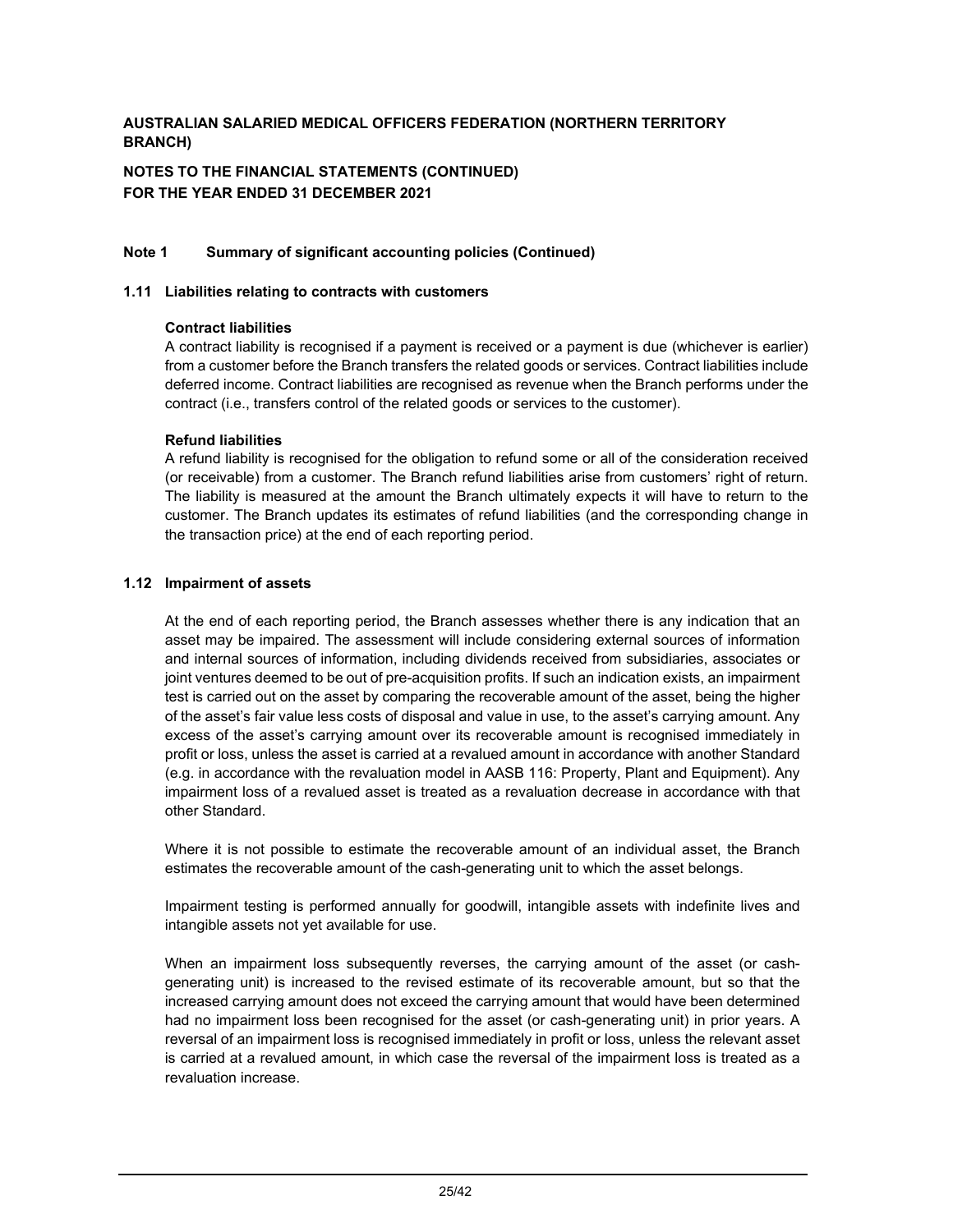### **NOTES TO THE FINANCIAL STATEMENTS (CONTINUED) FOR THE YEAR ENDED 31 DECEMBER 2021**

### **Note 1 Summary of significant accounting policies (Continued)**

### **1.13 Taxation**

 The Branch is exempt from income tax under section 50.1 of the *Income Tax Assessment Act 1997* however still has obligation for Fringe Benefits Tax (FBT) and the Goods and Services Tax (GST).

 Revenues, expenses and assets are recognised gross of any applicable GST as the Branch is not registered for GST during the reporting period.

### **1.14 Fair value measurement**

The Branch measures financial instruments, such as, financial asset as at fair value through the profit and loss, available for sale financial assets, and non-financial assets such as land and buildings and investment properties, at fair value at each balance sheet date. Also, fair values of financial instruments measured at amortised cost are disclosed in Note 12.

Fair value is the price that would be received to sell an asset or paid to transfer a liability in an orderly transaction between market participants at the measurement date. The fair value measurement is based on the presumption that the transaction to sell the asset or transfer the liability takes place either:

- In the principal market for the asset or liability, or
- In the absence of a principal market, in the most advantageous market for the asset or liability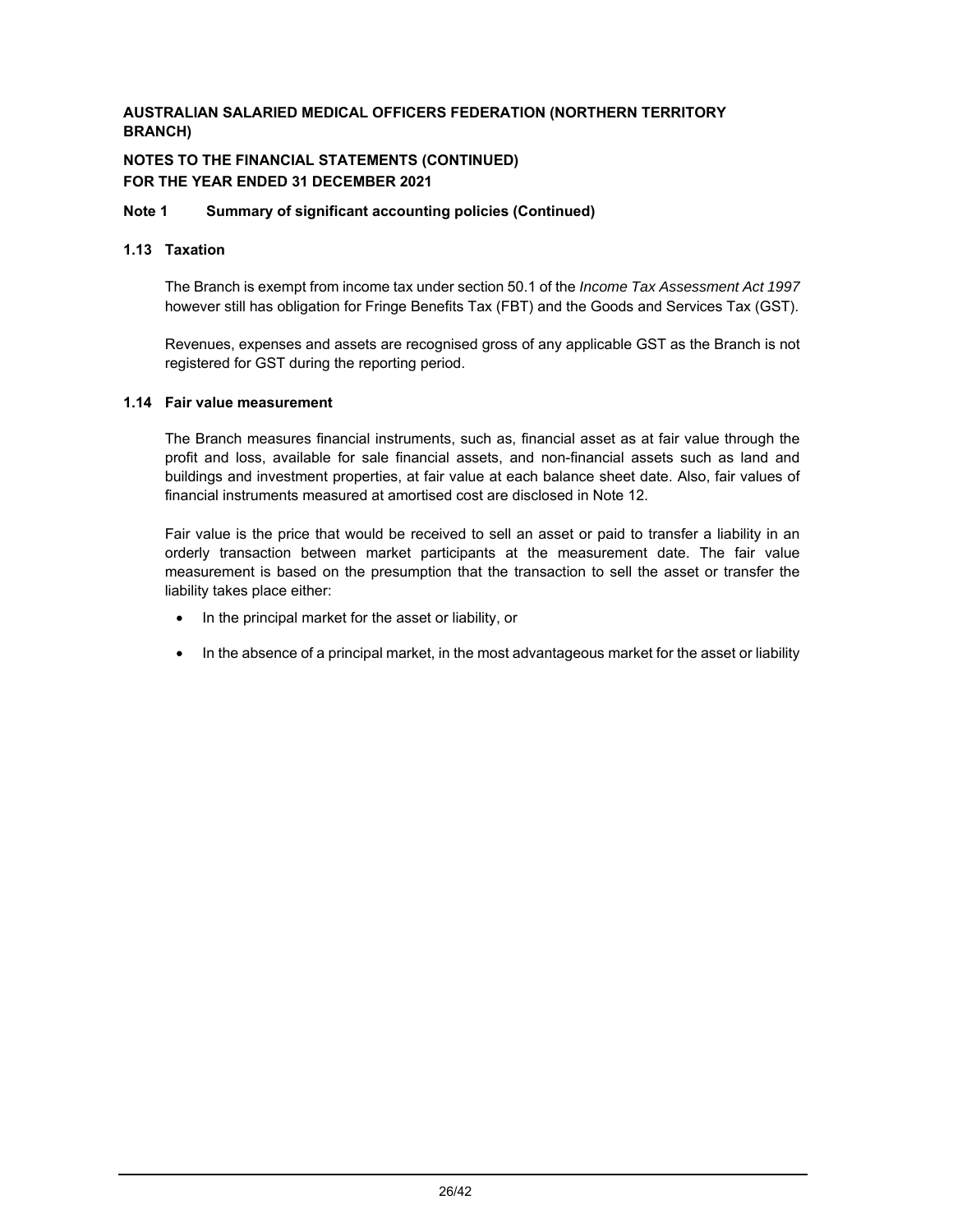### **NOTES TO THE FINANCIAL STATEMENTS (CONTINUED) FOR THE YEAR ENDED 31 DECEMBER 2021**

### **Note 1 Summary of significant accounting policies (Continued)**

### **1.14 Fair value measurement (Continued)**

The principal or the most advantageous market must be accessible by the Branch. The fair value of an asset or a liability is measured using the assumptions that market participants would use when pricing the asset or liability, assuming that market participants act in their economic best interest.

A fair value measurement of a non-financial asset takes into account a market participant's ability to generate economic benefits by using the asset in its highest and best use or by selling it to another market participant that would use the asset in its highest and best use.

The Branch uses valuation techniques that are appropriate in the circumstances and for which sufficient data are available to measure fair value, maximising the use of relevant observable inputs and minimising the use of unobservable inputs.

All assets and liabilities for which fair value is measured or disclosed in the financial statements are categorised within the fair value hierarchy, described as follows, based on the lowest level input that is significant to the fair value measurement as a whole:

- Level 1—Quoted (unadjusted) market prices in active markets for identical assets or liabilities
- Level 2—Valuation techniques for which the lowest level input that is significant to the fair value measurement is directly or indirectly observable
- Level 3—Valuation techniques for which the lowest level input that is significant to the fair value measurement is unobservable

For assets and liabilities that are recognised in the financial statements on a recurring basis, the Branch determines whether transfers have occurred between Levels in the hierarchy by reassessing categorisation (based on the lowest level input that is significant to the fair value measurement as a whole) at the end of each reporting period.

External valuers are involved for valuation of significant assets, such as land and buildings and investment properties. Selection criteria include market knowledge, reputation, independence and whether professional standards are maintained. For the purpose of fair value disclosures, the Branch has determined classes of assets and liabilities on the basis of the nature, characteristics and risks of the asset or liability and the level of the fair value hierarchy.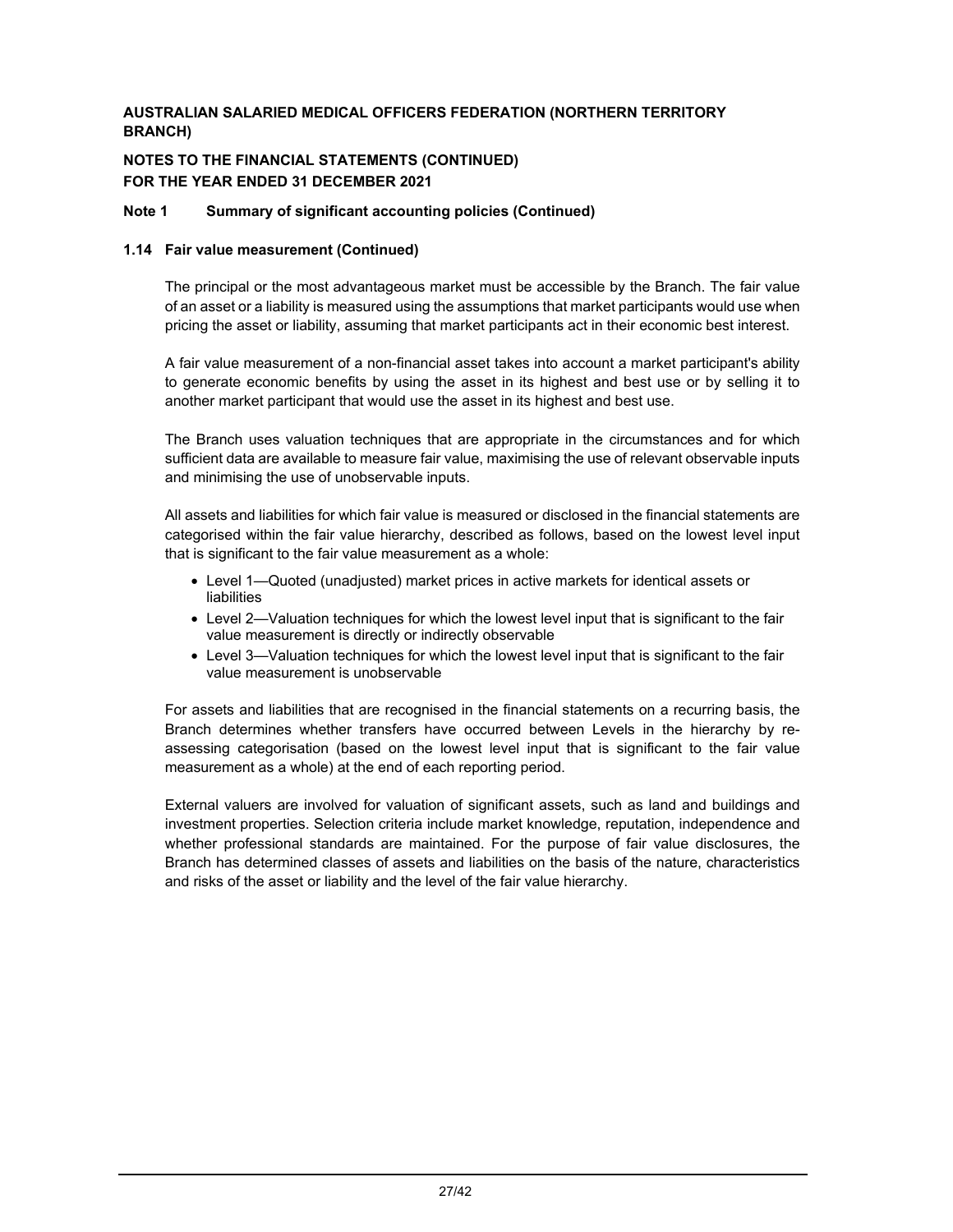# **NOTES TO THE FINANCIAL STATEMENTS (CONTINUED) FOR THE YEAR ENDED 31 DECEMBER 2021**

### **Note 2 Events after the reporting period**

There were no events that occurred after 31 December 2021, and /or prior to the signing of the financial statements, that would affect the ongoing structure and financial activities of the Branch.

|  |      | ₼<br>Œ |
|--|------|--------|
|  | 2021 | 2020   |

# **Note 3 Revenue and income**

#### **Disaggregation of revenue from contracts with customers**

A disaggregation of the Branch's revenue by type of arrangements is provided on the face of the Statement of comprehensive income. The table below also sets out a disaggregation of revenue by type of customer.

| <b>Type of customer</b>                     |        |        |
|---------------------------------------------|--------|--------|
| <b>Members</b>                              | 18.331 | 16.613 |
| Other customers                             | ۰      |        |
| Total revenue from contracts with customers | 18.331 | 16,613 |
| Note 3A: Membership subscriptions           |        |        |
| Membership subscriptions                    | 18,331 | 16,613 |
| <b>Total membership subscriptions</b>       | 18,331 | 16.613 |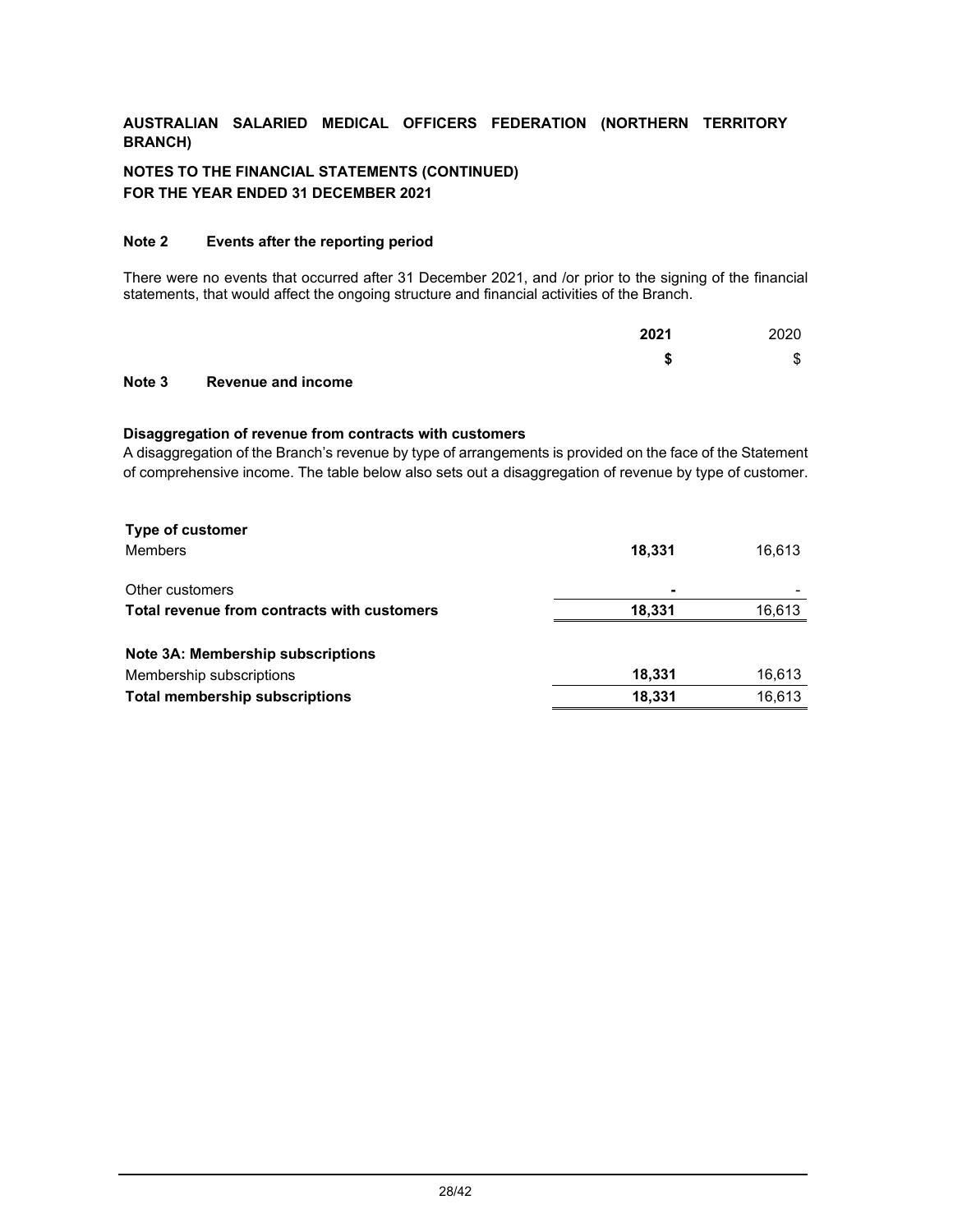# **NOTES TO THE FINANCIAL STATEMENTS (CONTINUED) FOR THE YEAR ENDED 31 DECEMBER 2021**

|                                         | 2021   | 2020   |
|-----------------------------------------|--------|--------|
|                                         | \$     | \$     |
| Note 4<br><b>Expenses</b>               |        |        |
| <b>Note 4A: Administration expenses</b> |        |        |
| Conference/ meeting expenses            |        | 402    |
| Printing and stationery                 |        | 250    |
| Subscriptions                           | 1,220  | 1,100  |
| Bookkeeping fees                        | 887    | 392    |
| <b>Total administration expenses</b>    | 2,107  | 2,144  |
| Note 4B: Other expenses                 |        |        |
| <b>Bank</b> fees                        | 118    | 120    |
| License fees                            | 30     |        |
| <b>Total other expenses</b>             | 148    | 120    |
| Note 5<br><b>Current Assets</b>         |        |        |
| Note 5A: Cash and cash equivalents      |        |        |
| Cash at bank                            | 42,304 | 26,951 |
| Total cash and cash equivalents         | 42,304 | 26,951 |
| Note 5B: Other current assets           |        |        |
| Accrued income                          | 76     | 123    |
| <b>Total other current assets</b>       | 76     | 123    |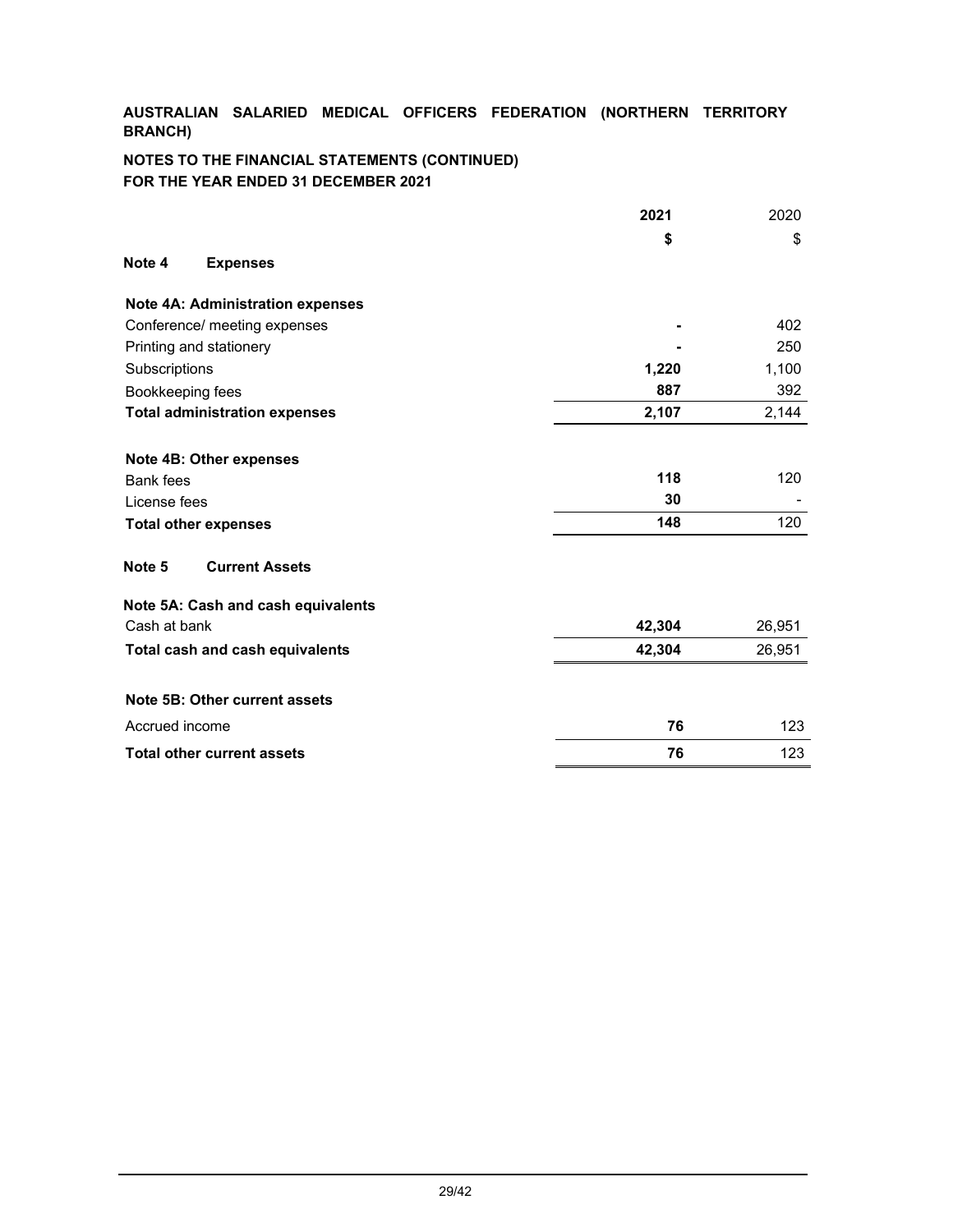### **NOTES TO THE FINANCIAL STATEMENTS (CONTINUED) FOR THE YEAR ENDED 31 DECEMBER 2021**

|                                                                                                                                                                  | 2021      | 2020      |
|------------------------------------------------------------------------------------------------------------------------------------------------------------------|-----------|-----------|
|                                                                                                                                                                  | \$        | \$        |
| Note 6<br><b>Current Liabilities</b>                                                                                                                             |           |           |
| Note 6A: Trade payables                                                                                                                                          |           |           |
| Trade creditors and accrued expenses                                                                                                                             | 600       | 550       |
| <b>Total trade payables</b>                                                                                                                                      | 600       | 550       |
| Settlement is usually made within 30 days.                                                                                                                       |           |           |
| Note 7<br><b>Cash Flow</b>                                                                                                                                       |           |           |
| <b>Note 7A: Cash Flow Reconciliation</b><br>Reconciliation of cash and cash equivalents as per Statement of Financial<br><b>Position to Cash Flow Statement:</b> |           |           |
| Cash and cash equivalents as per:                                                                                                                                |           |           |
| Cash flow statement                                                                                                                                              | 42,304    | 26,951    |
| Statement of financial position                                                                                                                                  | 42,304    | 26,951    |
| <b>Difference</b>                                                                                                                                                |           |           |
| Reconciliation of surplus to net cash from operating<br>activities:                                                                                              |           |           |
| Surplus for the year                                                                                                                                             | 15,256    | 13,688    |
| <b>Changes in assets/ liabilities</b>                                                                                                                            |           |           |
| (Increase)/ decrease in other current assets                                                                                                                     | 47        | 34        |
| Increase/ (decrease) in trade and other payables                                                                                                                 | 50        | (199)     |
| Net cash provided by/ (used in) operating activities                                                                                                             | 15,353    | 13,523    |
| Note 7B: Cash flow information                                                                                                                                   |           |           |
| Cash outflows from other reporting units                                                                                                                         |           |           |
| Australian Salaried Medical Officers Federation                                                                                                                  | (12, 151) | (11, 820) |
| <b>Total cash outflows</b>                                                                                                                                       | (12, 151) | (11, 820) |

Note: Cash flow information to/ from other reporting units disclosed include 10% GST on applicable transactions.

# **Note 7C: Non-cash transactions**

There have been no non-cash financing or investing activities during the year (2020: Nil)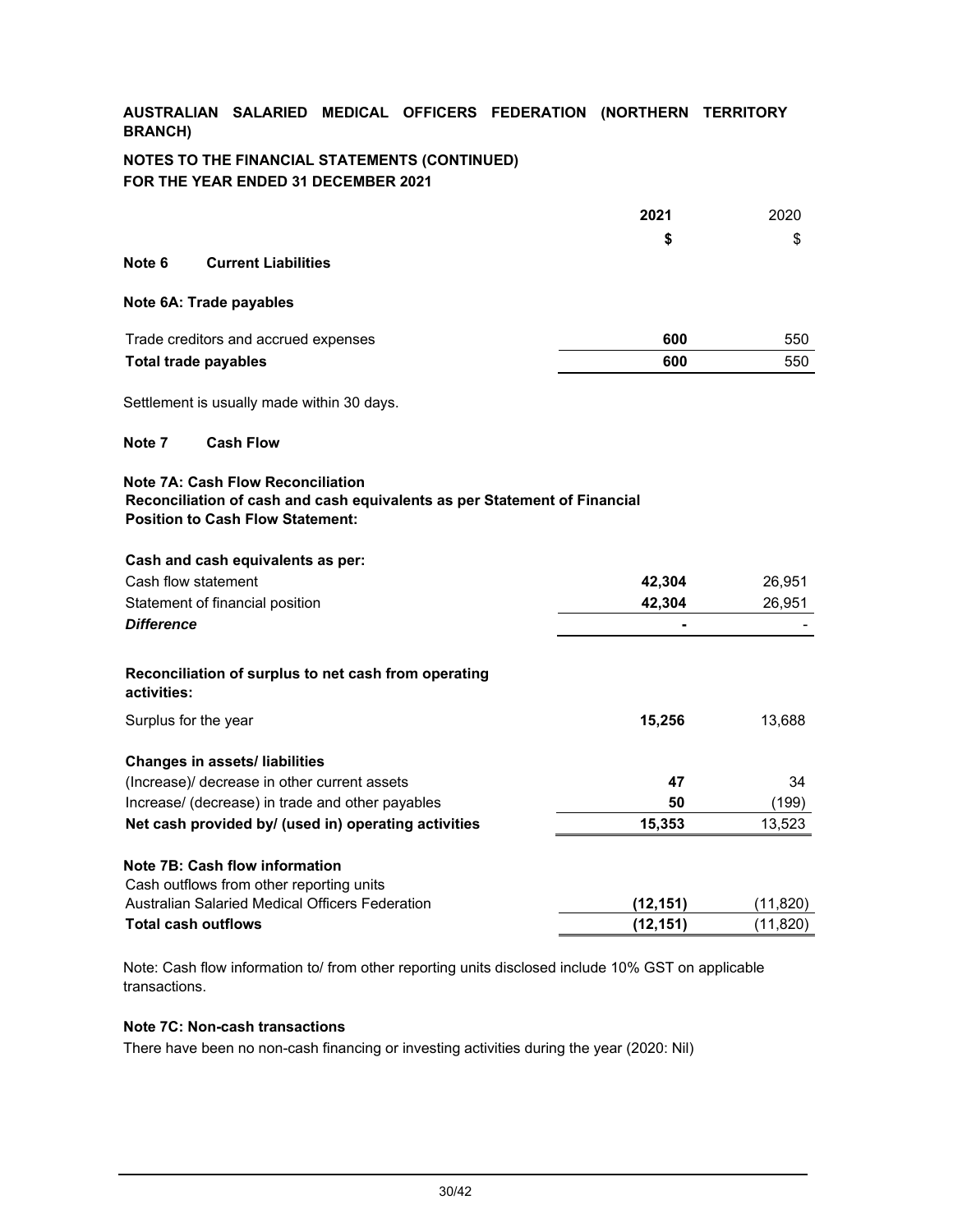**NOTES TO THE FINANCIAL STATEMENTS (CONTINUED) FOR THE YEAR ENDED 31 DECEMBER 2021** 

### **Note 8 Contingent Liabilities, Assets and Commitments**

### **Note 8A: Commitments and Contingencies**

### **Capital commitments**

At 31 December 2021 the Branch did not have any capital commitments (2020: Nil).

### **Other contingent assets or liabilities (i.e. legal claims)**

The Committee of Management of the Branch is not aware of any other contingent assets or liabilities at 31 December 2021.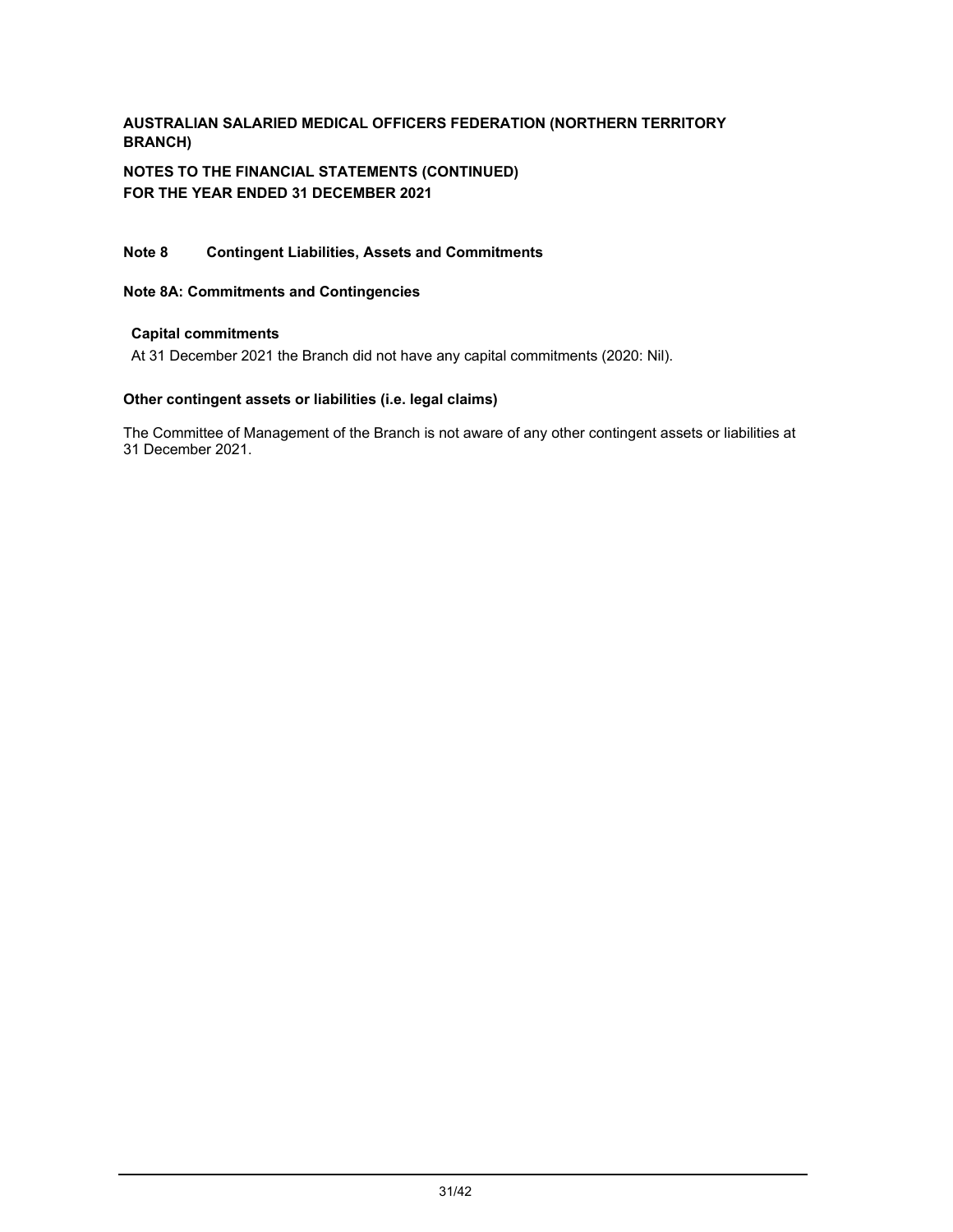**NOTES TO THE FINANCIAL STATEMENTS (CONTINUED) FOR THE YEAR ENDED 31 DECEMBER 2021** 

**Note 9 Related Party Disclosures** 

### **Note 9A: Related Party Transactions for the Reporting Period Holders of office and related reporting units**

For financial reporting purposes, under the *Fair Work (Registered Organisations) Act 2009*, the Australian Salaried Medical Officers Federation is divided into the following separate reporting units (and deemed related parties):

ASMOF (National Office) ASMOF – Queensland Branch ASMOF – NSW Branch ASMOF – ACT Branch ASMOF – VIC Branch ASMOF– TAS Branch ASMOF – SA Branch ASMOF – WA Branch

### Other Related Parties

### *Australian Medical Association Northern Territory*

The Australian Medical Association Northern Territory (AMA NT) is a part to a conjoint membership agreement that provides persons that are financial members of AMA NT to also become members of ASMOF NT without the payment of a further fee.

The following table provides the total amount of transactions that have been entered into with related parties for the relevant year.

### *AMA NT*

### Capitation fees

Capitation fees of \$7,358 (2020: \$5,564) in relation to members of ASMOF (NT) were received by ASMOF (National Office) from the AMA, pursuant to the conjoint agreement. No money for capitation fees was handled by ASMOF NT.

### Office Space

Office space was provided by the AMA NT for use by ASMOF NT. Administration, accounting and industrial services were provided to ASMOF NT by AMA NT employees. No amounts were paid to the AMA NT for these services (2020: Nil).

### **Terms and conditions of transactions with related parties**

The sales to and purchases from related parties are made on terms equivalent to those that prevail in arm's length transactions. Outstanding balances for sales and purchases at the year-end are unsecured and interest free and settlement occurs in cash. There have been no guarantees provided or received for any related party receivables or payables. For the year ended 31 December 2021, the Branch has not recorded any impairment of receivables relating to amounts owed by related parties and declared person or body (2020: Nil). This assessment is undertaken each financial year through examining the financial position of the related party and the market in which the related party operates.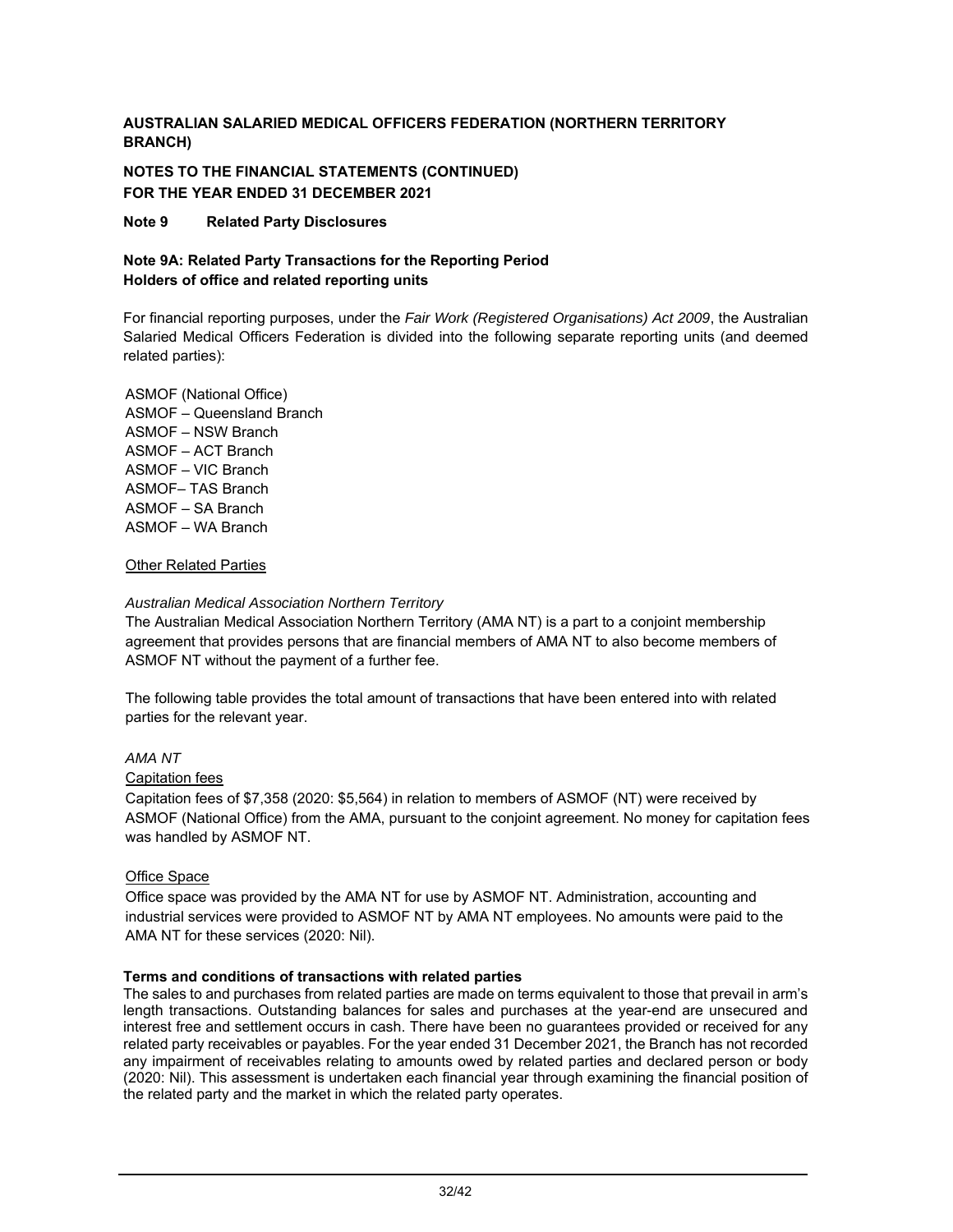# **NOTES TO THE FINANCIAL STATEMENTS (CONTINUED) FOR THE YEAR ENDED 31 DECEMBER 2021**

**Note 9 Related Party Disclosures (Continued)** 

# **Note 9A: Related Party Transactions for the Reporting Period Holders of office and related reporting units (Continued)**

### Key Management Personnel

Key management personnel comprise those individuals who have the authority and responsibility for planning, directing and controlling the activities of the Branch. The Branch has determined key management personnel comprise of:

- Dr Thomas Fowles (President)
- Dr Georgina Taylor (Vice-President)
- Dr John Zorbas (Secretary)
- All remaining members of the Committee of Management.

| During the year, key management personnel of the Branch were<br>remunerated as follows: | 2021 | 2020 |
|-----------------------------------------------------------------------------------------|------|------|
| Note 9B: Key Management Personnel Remuneration for the Reporting Period                 | \$   | \$   |
| Short-term employee benefits                                                            |      |      |
| Salary (including annual leave taken)                                                   |      |      |
| Other                                                                                   |      |      |
| Total short-term employee benefits                                                      |      |      |
| <b>Post-employment benefits:</b>                                                        |      |      |
| Superannuation                                                                          |      |      |
| <b>Total post-employment benefits</b>                                                   |      |      |
| Other long-term benefits:                                                               |      |      |
| Long-service leave                                                                      |      |      |
| Total other long-term benefits                                                          |      |      |
|                                                                                         |      |      |
| <b>Termination benefits</b>                                                             |      |      |
| Total                                                                                   |      |      |

No other transactions occurred during the year with elected officers, close family members or other related parties than those related to their membership or employment and on terms no more favourable than those applicable to any other member of employee.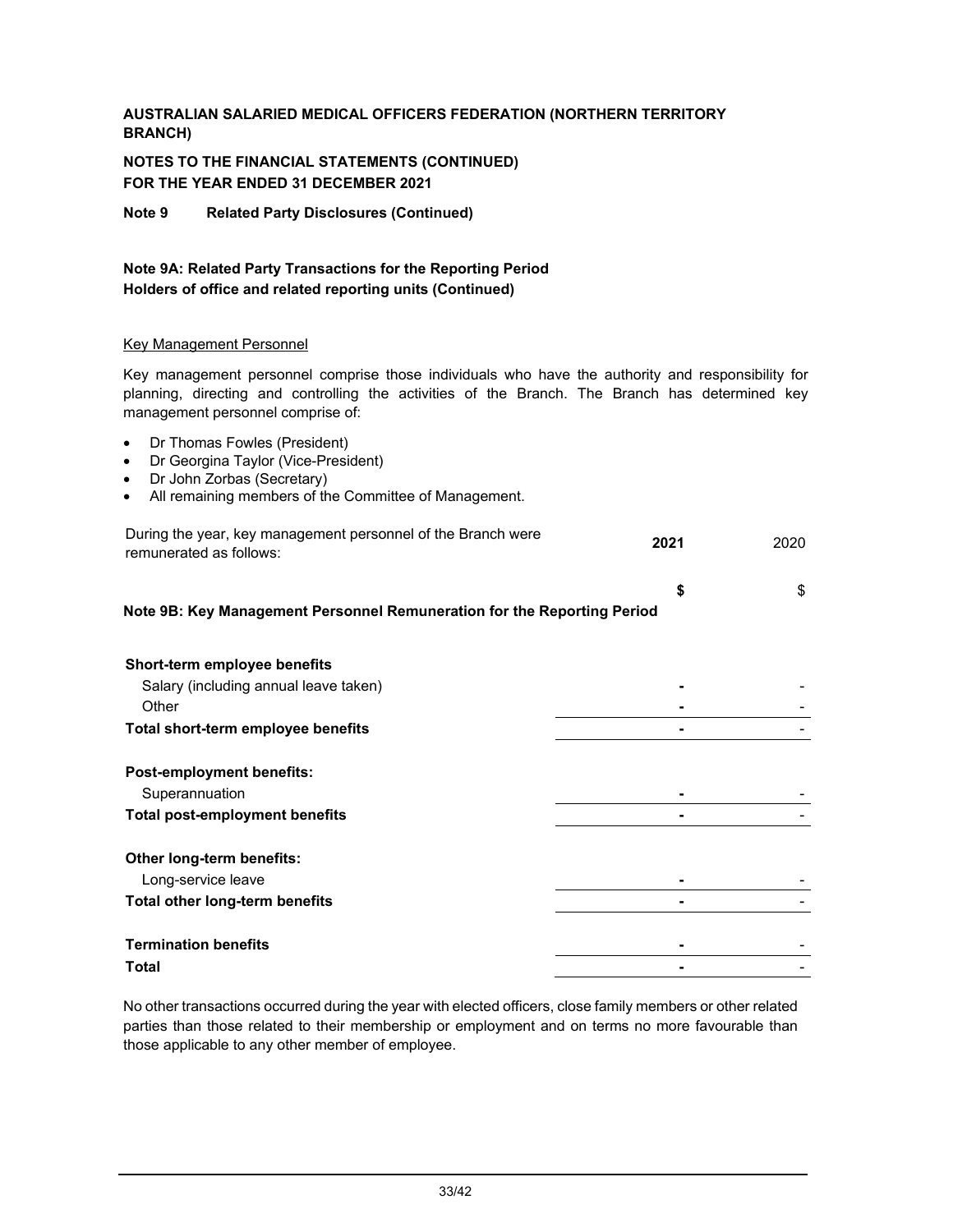### **NOTES TO THE FINANCIAL STATEMENTS (CONTINUED) FOR THE YEAR ENDED 31 DECEMBER 2021**

| Note 10        | <b>Remuneration of auditors</b><br><b>Remuneration of auditor</b> | 2021<br>\$     | 2020<br>\$ |
|----------------|-------------------------------------------------------------------|----------------|------------|
|                | Financial statement audit services                                | 820            | 660        |
| Other services |                                                                   | $\blacksquare$ | -          |
|                | <b>Total remuneration of auditors</b>                             | 820            | 660        |

Note: The external auditor of the Branch changed from Carruthers Farram & Co to MGI Audit Pty Ltd during the year.

### **Note 11 Financial Instruments**

### **Financial Risk Management Policy**

The Committee of Management monitors the Branch's financial risk management policies and exposure and approves financial transactions entered into. It also reviews the effectiveness of internal controls relating to the counterparty credit risk, liquidity risk, market risk and interest rate risk. The Branch Committee of Management meets on a regular basis to review the financial exposure of the Branch.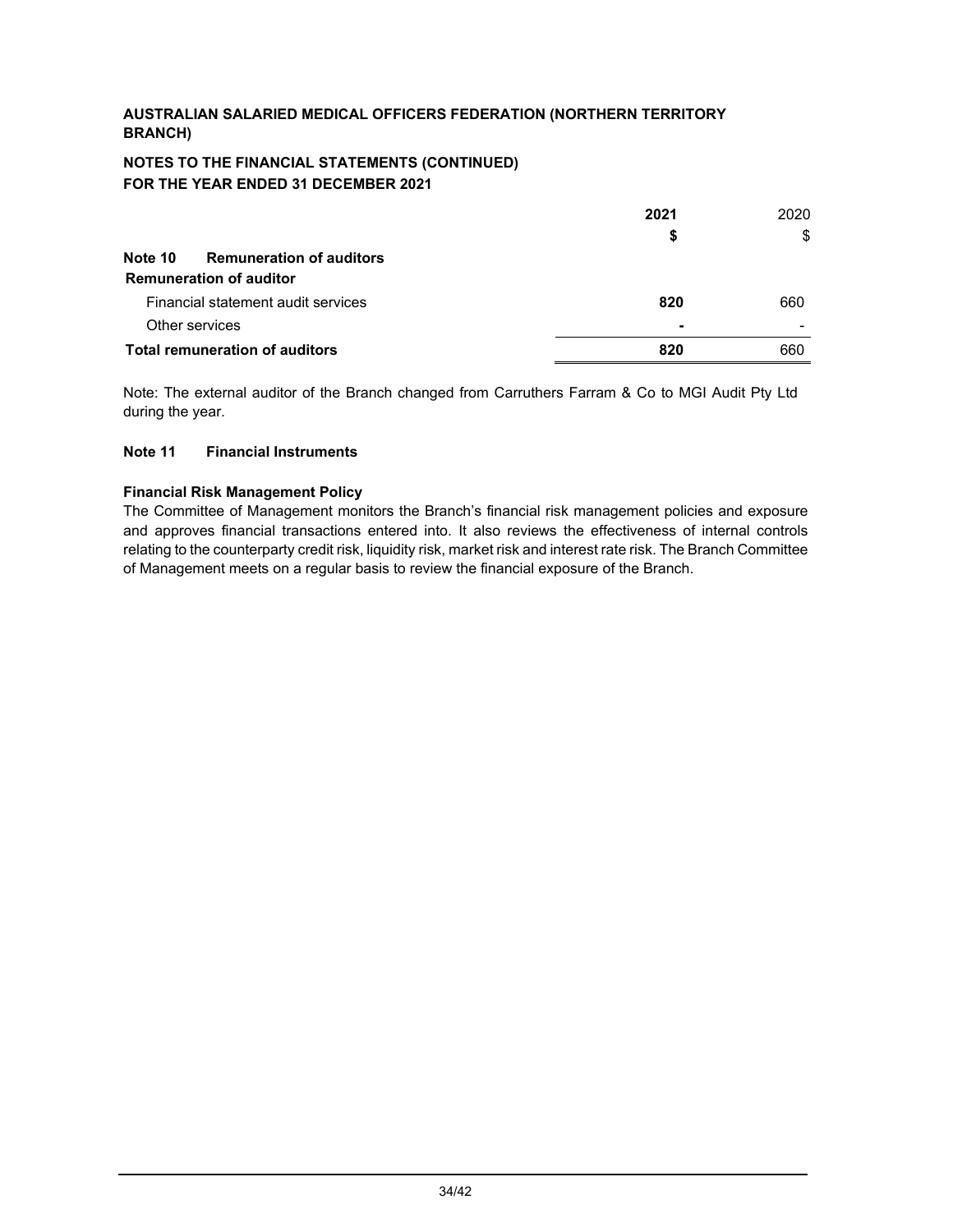### **NOTES TO THE FINANCIAL STATEMENTS (CONTINUED) FOR THE YEAR ENDED 31 DECEMBER 2021**

### **Note 11 Financial Instruments (Continued)**

### **(a) Liquidity Risk**

Liquidity risk arises from the possibility that the Branch might encounter difficulty in settling its debts or otherwise meeting its obligations in relation to financial liabilities. The Branch manages this risk through the following mechanisms:

- preparing forward looking cash flow estimates;
- maintaining a reputable credit profile;
- managing credit risk related to financial assets;
- only investing surplus cash with major financial institutions; and
- comparing the maturity profile of financial liabilities with the realisation profile of financial assets.

The tables below reflect an undiscounted contractual maturity analysis for non-derivative financial liabilities. The Branch does not hold directly any derivative financial liabilities.

Cash flows realised from financial assets reflect management's expectation as to the timing of realisation. Actual timing may therefore differ from that disclosed. The timing of cash flows presented in the table to settle financial liabilities reflects the earliest contractual settlement dates

#### **Financial Instrument Composition and Maturity Analysis**

|                                                 | Within 1 Year |        | 1 to 5 Years |      | Over 5 Years |      | <b>Total</b> |        |
|-------------------------------------------------|---------------|--------|--------------|------|--------------|------|--------------|--------|
|                                                 | 2021          | 2020   | 2021         | 2020 | 2021         | 2020 | 2021         | 2020   |
|                                                 | \$            | \$     | \$           | \$   | \$           | \$   | \$           | \$     |
| <b>Financial liabilities due</b><br>for payment |               |        |              |      |              |      |              |        |
| Trade payables                                  | (600)         | (550)  |              |      |              |      | (600)        | (550)  |
| Total expected outflows                         | (600)         | (550)  |              |      |              | ٠    | (600)        | (550)  |
|                                                 |               |        |              |      |              |      |              |        |
| Financial assets - cash<br>flow receivable      |               |        |              |      |              |      |              |        |
| Cash and cash equivalents                       | 42,304        | 26,951 |              |      |              |      | 42,304       | 26,951 |
| Total anticipated inflows                       | 42,304        | 26,951 |              |      |              | -    | 42,304       | 26,951 |
| Net inflow on financial<br>instruments          | 41,704        | 26,401 |              |      |              | -    | 41,704       | 26,401 |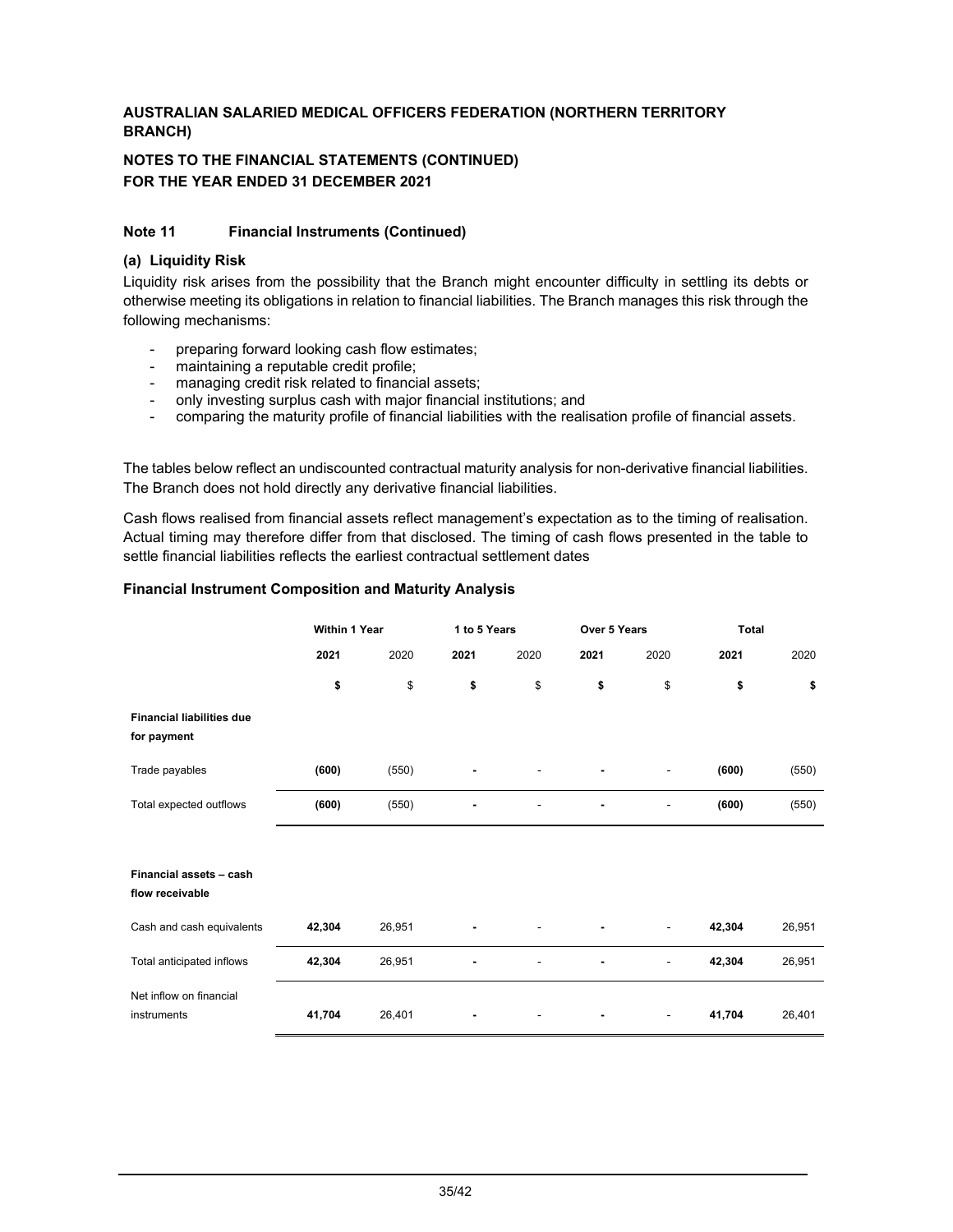# **NOTES TO THE FINANCIAL STATEMENTS (CONTINUED) FOR THE YEAR ENDED 31 DECEMBER 2021**

### **Note 11 Financial Instruments (Continued)**

#### **(b) Market Risk**

i. Interest rate risk

Exposure to interest rate risk arises on financial assets and financial liabilities recognised at the end of the reporting period whereby a future change in interest rates will affect future cash flows or the fair value of fixed rate financial instruments. The Branch is also exposed to earnings volatility on floating rate instruments.

Interest rate risk is managed using a mix of fixed and floating financial instruments. The effective interest rate expenditure to interest rate financial instruments is as follows:

|                                  | <b>Weighted Average Effective Interest</b><br>Rate |      |        |        |
|----------------------------------|----------------------------------------------------|------|--------|--------|
|                                  | 2021                                               | 2020 | 2021   | 2020   |
|                                  | $\%$                                               | %    | \$     | \$     |
| <b>Floating rate instruments</b> |                                                    |      |        |        |
| Cash and cash equivalents        | 0.00                                               | 0.00 | 42,304 | 26,951 |

### ii. Foreign exchange risk

The Branch is not exposed to direct fluctuations in foreign currencies.

### iii. Price risk

The Branch is no exposed to any material commodity price risk.

### iv. Interest rate risk

The Branch has performed a sensitivity analysis relating to its exposure to interest rate risk at balance date. This sensitivity analysis demonstrates the effect on the current year results and equity which could result from a change in this risk.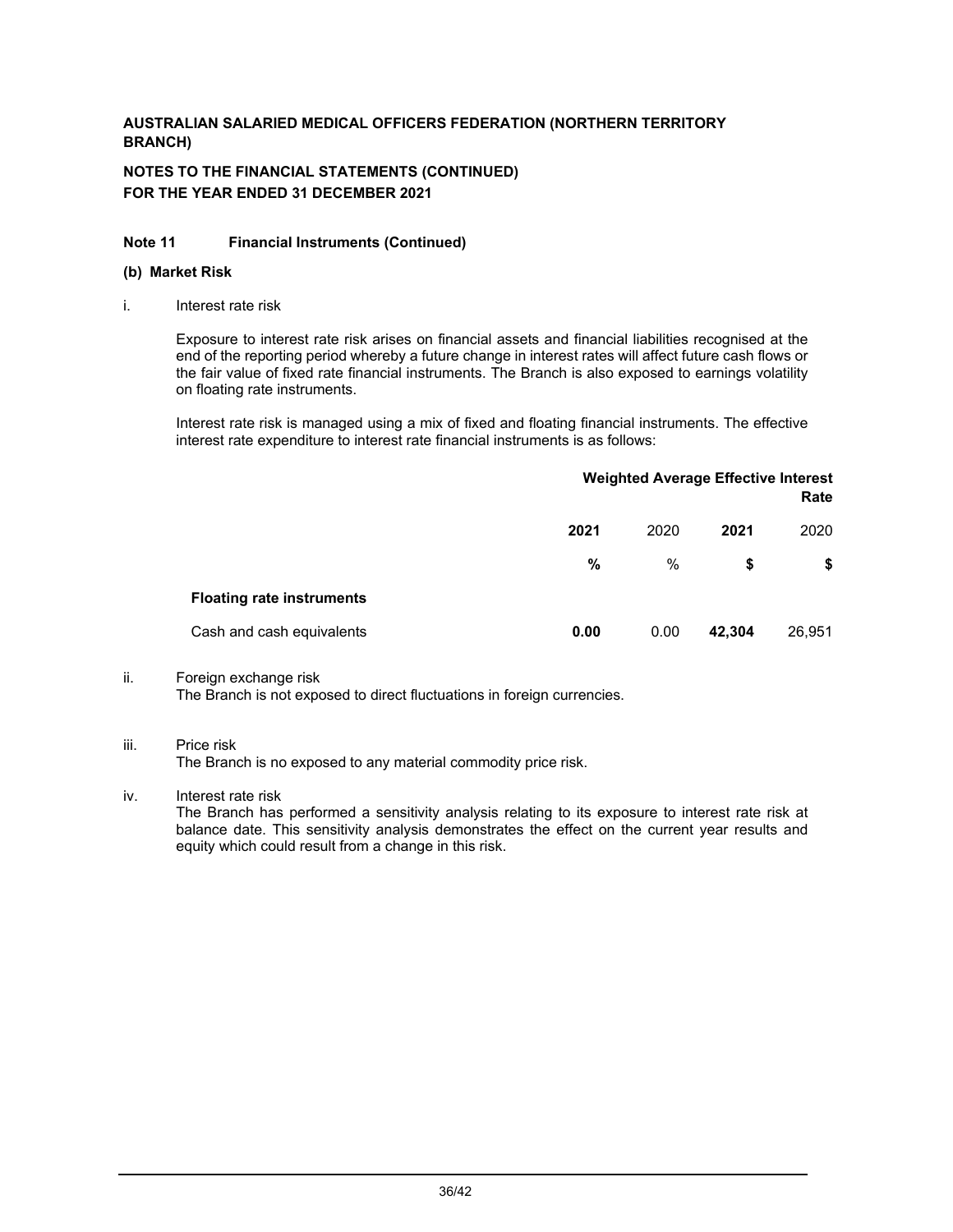# **NOTES TO THE FINANCIAL STATEMENTS (CONTINUED) FOR THE YEAR ENDED 31 DECEMBER 2021**

### **Note 11 Financial Instruments (Continued)**

v. Sensitivity Analysis

The following table illustrates sensitivities to the Branch's exposures to changes in interest rates and equity prices. The table indicates the impact of how profit and equity values reported at the end of the reporting period would have been affected by changes in the relevant risk variable that management considers to be reasonably possible.

These sensitivities assume that the movement in a particular variable is independent of other variables.

| Year ended 31 December 2021                                                   | <b>Profit</b> | Equity |
|-------------------------------------------------------------------------------|---------------|--------|
| +1% in interest rates<br>-1% in interest rates                                | 423           | 423    |
| Year ended 31 December 2020<br>+1% in interest rates<br>-1% in interest rates | 270           | 270    |

No sensitivity analysis has been performed on foreign exchange risk as the Branch has no material direct exposures to currency risk. There have been no changes in any of the assumptions used to prepare the above sensitivity analysis from the prior year.

There have been no changes in any of the assumptions used to prepare the above sensitivity analysis from the prior year.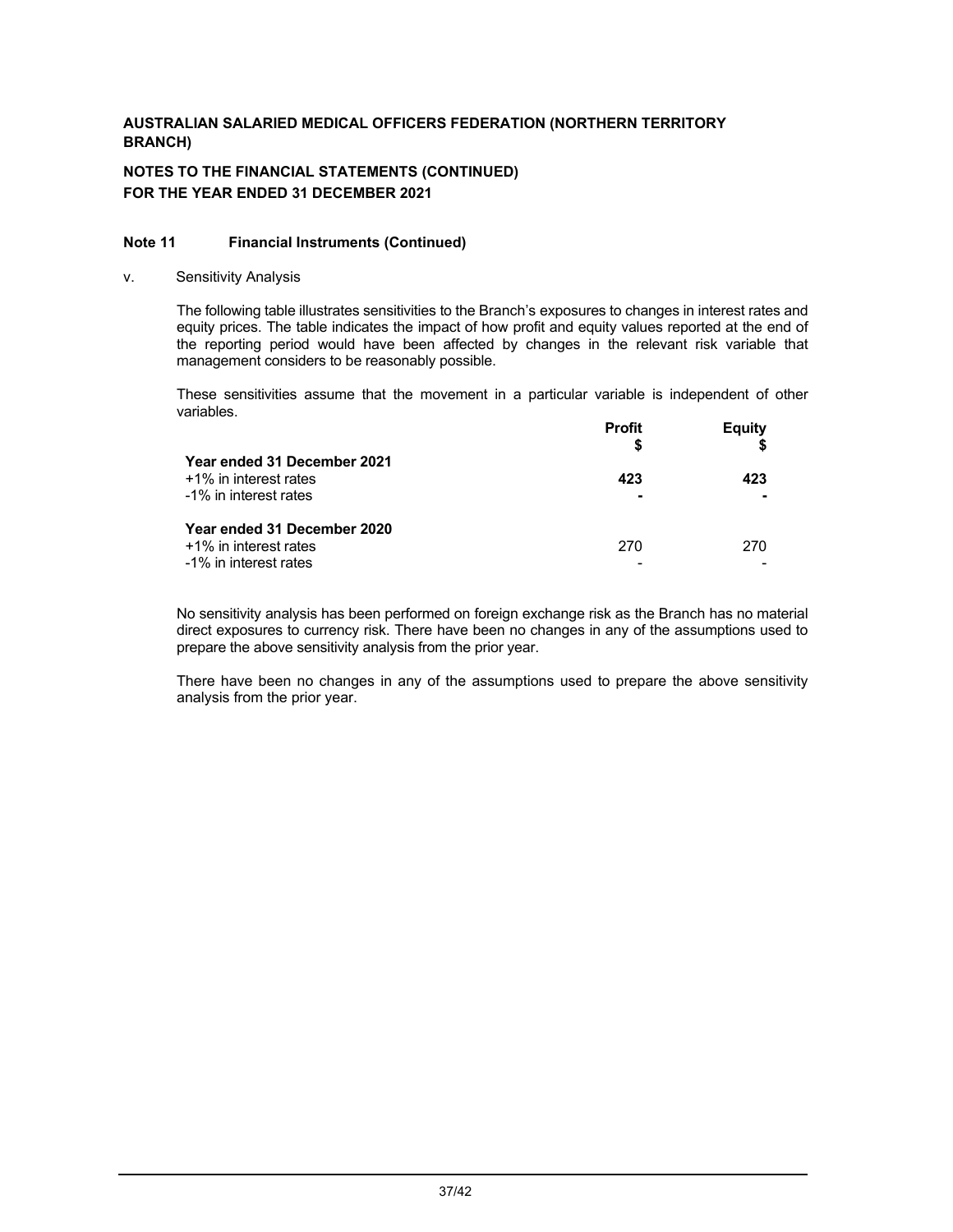# **NOTES TO THE FINANCIAL STATEMENTS (CONTINUED) FOR THE YEAR ENDED 31 DECEMBER 2021**

### **Note 12 Fair Value Measurement**

#### **Fair Values**

#### *Fair value estimation*

The fair values of financial assets and liabilities are presented in the following table and can be compared to their carrying values as presented in the statement of financial position. Fair value is the amount at which an asset could be exchanged, or a liability settled, between knowledgeable, willing parties at an arm's length transaction.

Fair value may be based on information that is estimated or subject to judgment, where changes in assumptions may have a material impact on the amounts estimated. Areas of judgement and the assumptions have been detailed below. Where possible, valuation information used to calculate fair values is extracted from the market, with more reliable information available from markets that are actively traded.

In this regard, fair values for listed securities are obtained from quoted market bid prices. Where securities are unlisted and no market quotes are available, fair value is obtained using discounted cash flow analysis and other valuation techniques commonly used by market participants.

Differences between fair values and carrying amounts of financial instruments with fixed interest rates are due to the change in discount rates being applied by the market since their initial recognition by the Branch. Most of these instruments, which are carried at amortised cost (i.e. accounts receivable), are to be held until maturity and therefore the fair value figures calculated bear little relevance to the Branch.

The following table contains the carrying amounts and related fair values for the Branch's financial assets and liabilities:

|                                    | 2021            |                   |                   | 2020              |            |
|------------------------------------|-----------------|-------------------|-------------------|-------------------|------------|
|                                    | <b>Footnote</b> | Carrying<br>value | <b>Fair value</b> | Carrying<br>value | Fair value |
|                                    |                 | \$                | \$                | \$                | S          |
| <b>Financial assets</b>            |                 |                   |                   |                   |            |
| Cash and cash equivalents          | (i)             | 42,304            | 42.304            | 26.951            | 26,951     |
| <b>Total financial assets</b>      |                 | 42,304            | 42,304            | 26,951            | 26,951     |
|                                    |                 |                   |                   |                   |            |
| <b>Financial liabilities</b>       |                 |                   |                   |                   |            |
| Trade payables                     | (i)             | 600               | 600               | 550               | 550        |
| <b>Total financial liabilities</b> |                 | 600               | 600               | 550               | 550        |

The fair values disclosed in the above table have been determined based on the following methodologies:

(i) Cash and cash equivalents, accounts payable and other payables are short-term instruments in nature whose carrying value is equivalent to fair value. Trade and other payables exclude amounts provided for annual leave, which is outside the scope of AASB 9.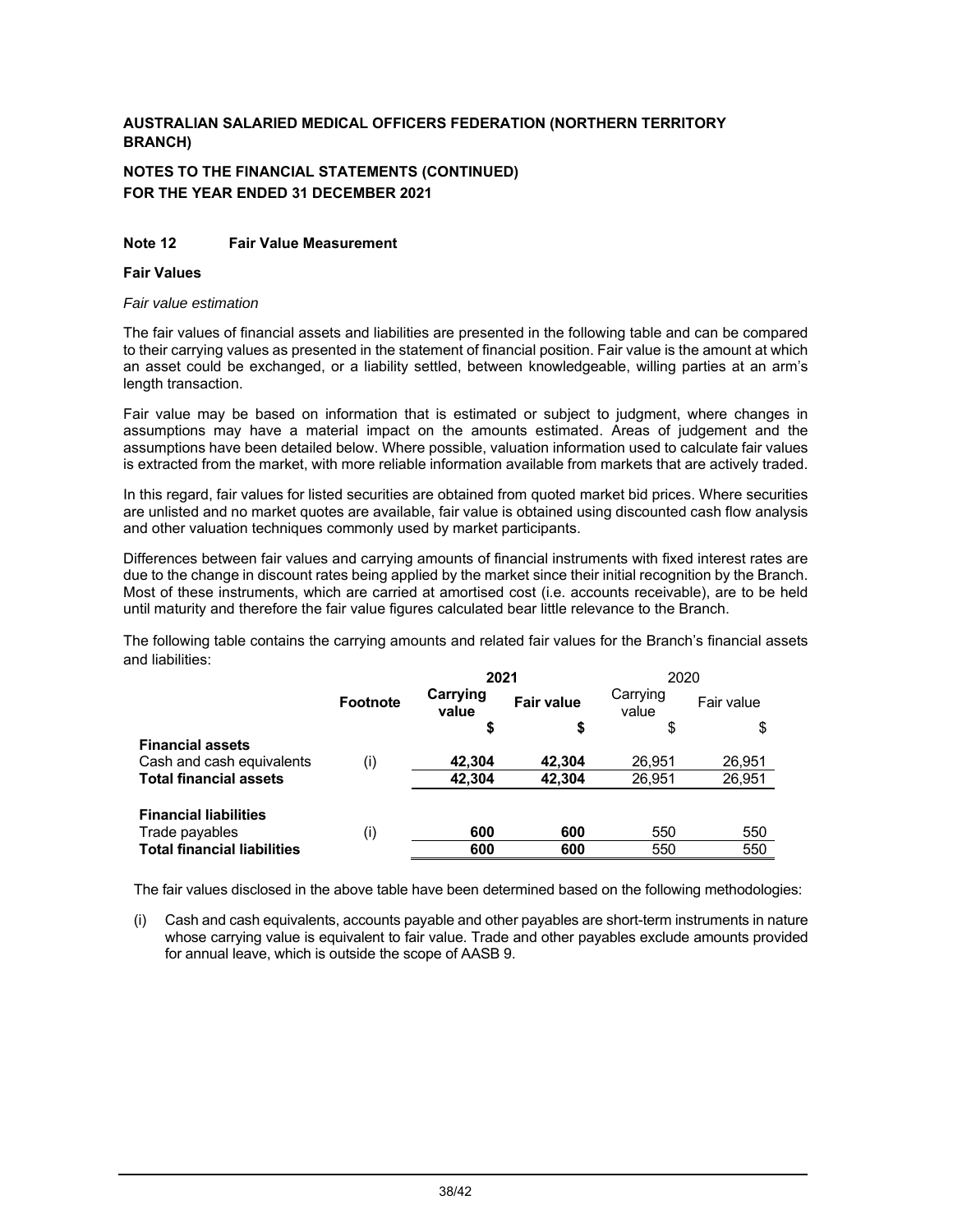# **NOTES TO THE FINANCIAL STATEMENTS (CONTINUED) FOR THE YEAR ENDED 31 DECEMBER 2021**

### **Note 12 Fair Value Measurement (Continued)**

### **Fair Value Hierarchy**

AASB 13: Fair Value Measurement requires the disclosure of fair value information by level of the fair value hierarchy, which categories fair value measurement into one of the three possible levels based on the lowest level that an input that is significant to the measurement can be categorised into as follows:

### **Level 1**

Measurements based on quoted prices (unadjusted) in active markets for identical assets or liabilities that the entity can access at the measurement date.

### **Level 2**

Measurements based on inputs other than quoted prices included in Level 1 that are observable for the asset of liability, either directly or indirectly.

### **Level 3**

Measurements based on unobservable inputs for the asset or liability.

The fair values of assets and liabilities that are not traded in an active market are determined using one or more valuation techniques. These valuation techniques maximise, to the extent possible, the use of observable market date. If all significant inputs required to measure fair value are observable, the asset or liability is included in Level 2. If one or more significant inputs are not based on observable market data, the asset or liability is included in Level 3.

The Branch did not have any assets or liabilities that were recorded using the above fair value hierarchy at 31 December 2021 and 31 December 2020.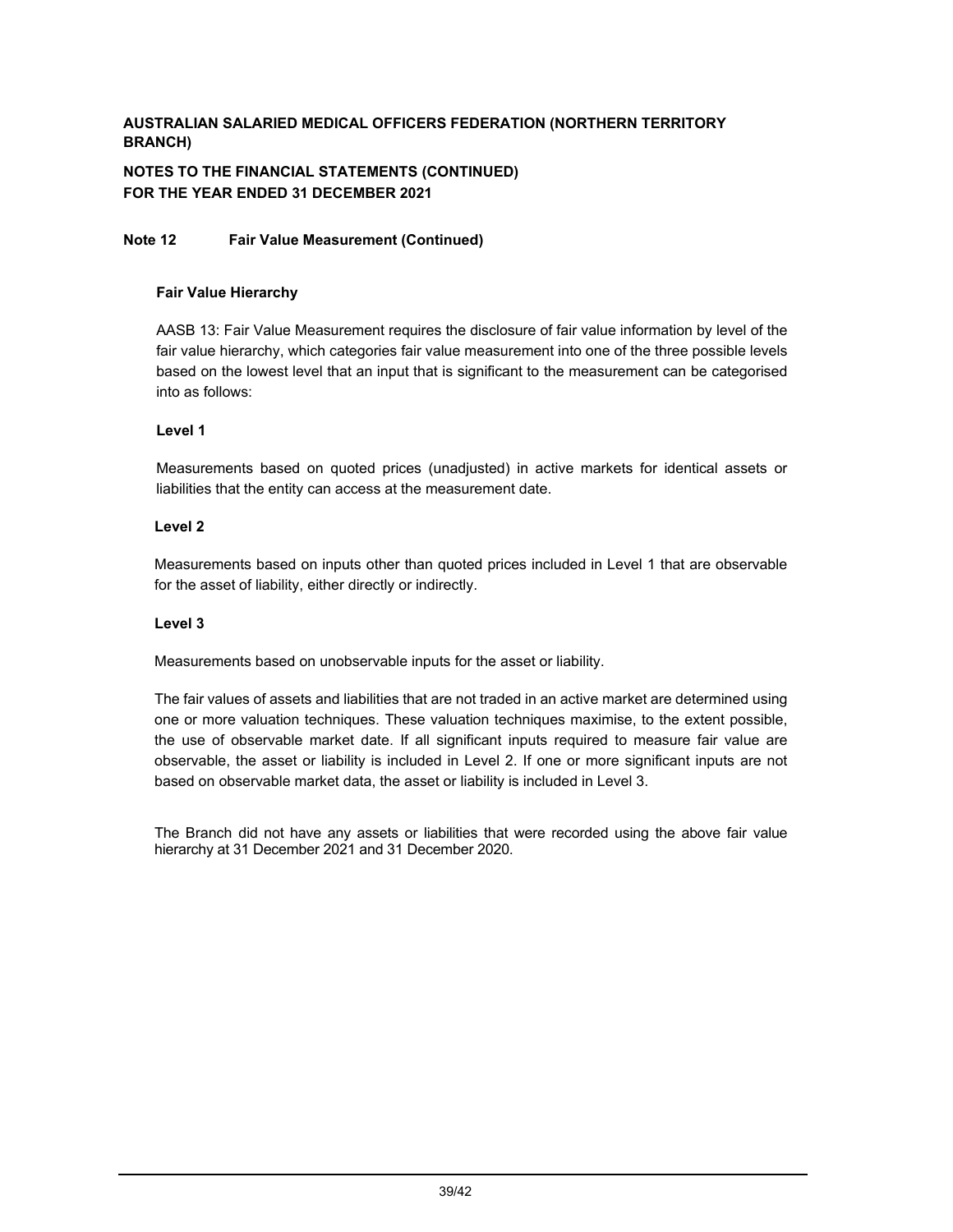# **NOTES TO THE FINANCIAL STATEMENTS (CONTINUED) FOR THE YEAR ENDED 31 DECEMBER 2021**

### **Note 13 Section 272 Fair Work (Registered Organisations) Act 2009**

In accordance with the requirements of the *Fair Work (Registered Organisations) Act 2009*, the attention of members is drawn to the provisions of subsections (1) to (3) of section 272, which reads as follows:

Information to be provided to members or Commission:

- (1) A member of a reporting unit, or the Commissioner, may apply to the reporting unit for specified prescribed information in relation to the reporting unit to be made available to the person making the application.
- (2) The application must be in writing and must specify the period within which, and the manner in which, the information is to be made available. The period must not be less than 14 days after the application is given to the reporting unit.
- (3) A reporting unit must comply with an application made under subsection (1).

### **Note 14 Branch Details**

The registered office of the Branch is:

ASMOF (NT Branch) 2/25 Parap Road PARAP NT 0810

#### **Note 15 Segment Information**

The Branch operates solely in one reporting business segment being the provision of trade union services.

The Branch operates from one reportable geographical segment being the Northern Territory.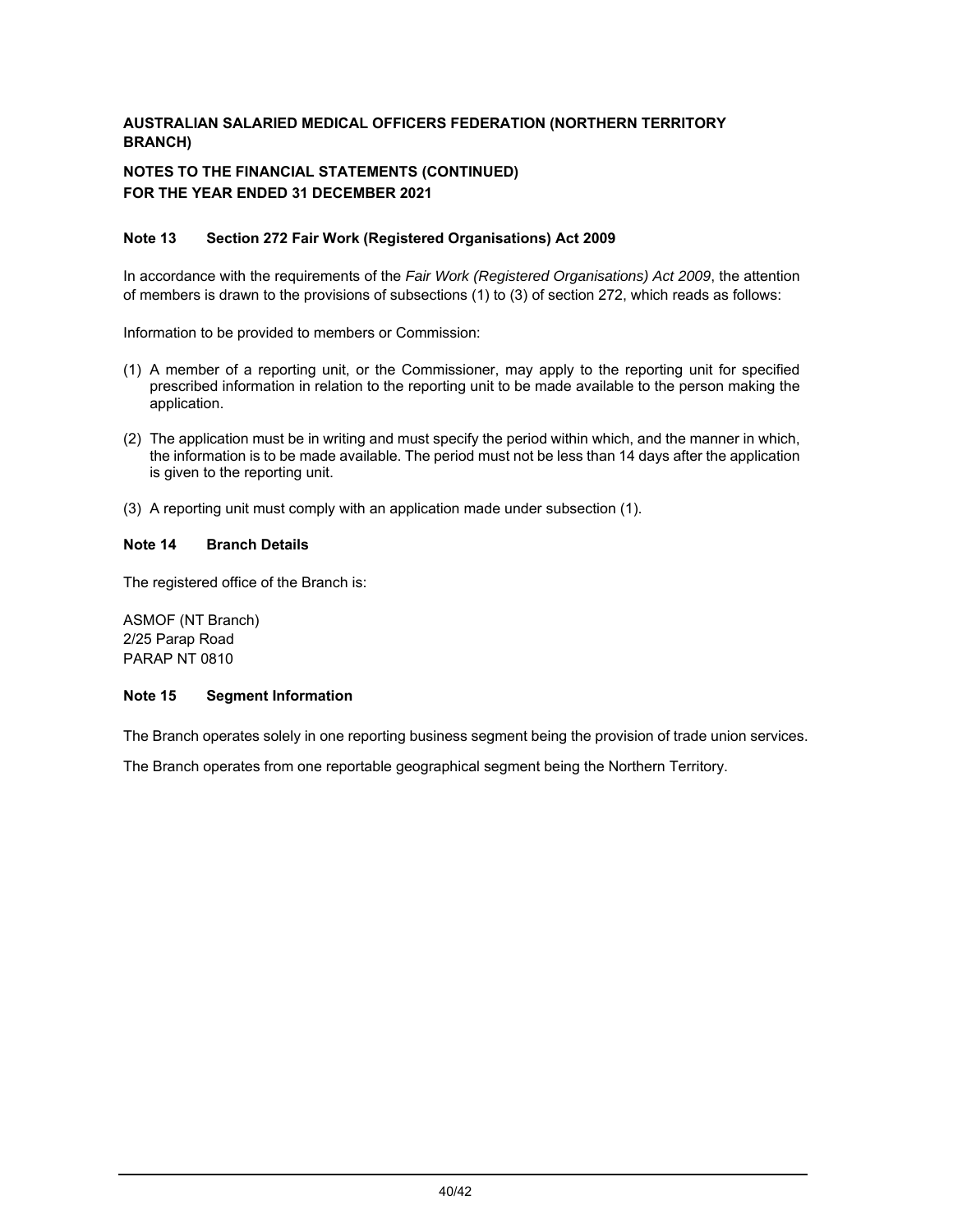### **OFFICER DECLARATION STATEMENT**

I, Dr John Zorbas, being the Secretary of the Australian Salaried Officers Federation (Northern Territory Branch), declare that the following did not occur during the reporting period ended 31 December 2021:

The reporting unit did not:

- Agree to receive financial support from another reporting unit to continue as a going concern (refer to agreement regarding financial support not dollar amount)
- Agree to provide financial support to another reporting unit to ensure they continued as a going concern (refer to agreement regarding financial support not dollar amount)
- Acquired an asset or liability due to an amalgamation Under Part 2 of Chapter 3 of the RO Act, a restructure of the branches of an organisation, a determination of revocation by the General Manager, Fair Work Commission
- Receive capitation fees or any other revenue amount from another reporting unit
- Receive revenue via compulsory levies
- Receive donations or grants
- Receive revenue from undertaking recovery of wages activity
- Incur fees as consideration for employers making payroll deductions of membership subscriptions
- Pay capitation fees or any other expense to another reporting unit
- Pay affiliation fees to other entity
- Pay compulsory levies
- Pay a grant that was \$1,000 or less
- Pay a grant that exceed \$1,000
- Pay a donation that was \$1,000 or less
- Pay a donation that exceeded \$1,000
- Pay wages and salaries to holders of office
- Pay superannuation to holders of office
- Pay leave and other entitlements to holders of office
- Pay separation and redundancy to holders of office
- Pay other employee expenses to holders of office
- Pay wages and salaries to employees (other than holders of office)
- Pay superannuation to employees (other than holders of office)
- Pay leave and other entitlements to employees (other than holders of office)
- Pay separation and redundancy to employees (other than holders of office)
- Pay other employee expenses to employees (other than holders of office)
- Pay a person fees or allowances to attend conferences or meetings as a representative of the reporting unit.
- Incur expenses due to holding a meeting as required under the rules of the organisation
- Pay legal costs relating to litigation
- Pay legal costs relating to other legal matters
- Pay a penalty imposed under the RO Act or the *Fair Work Act 2009*
- Have a receivable with another reporting unit(s)
- Have a payable with another reporting unit(s)
- Have a payable to an employer for that employer making payroll deductions of membership subscriptions
- Have a payable in respect of legal costs relating to litigation
- Have a payable in respect of legal costs relating to other legal matters
- Have an annual leave provision in respect of holders of office
- Have a long service leave provision in respect of holders of office
- Have a separation and redundancy provision in respect of holders of office
- Have other employee provisions of holders of office
- Have an annual leave provision in respect of employees (other than holders of office)